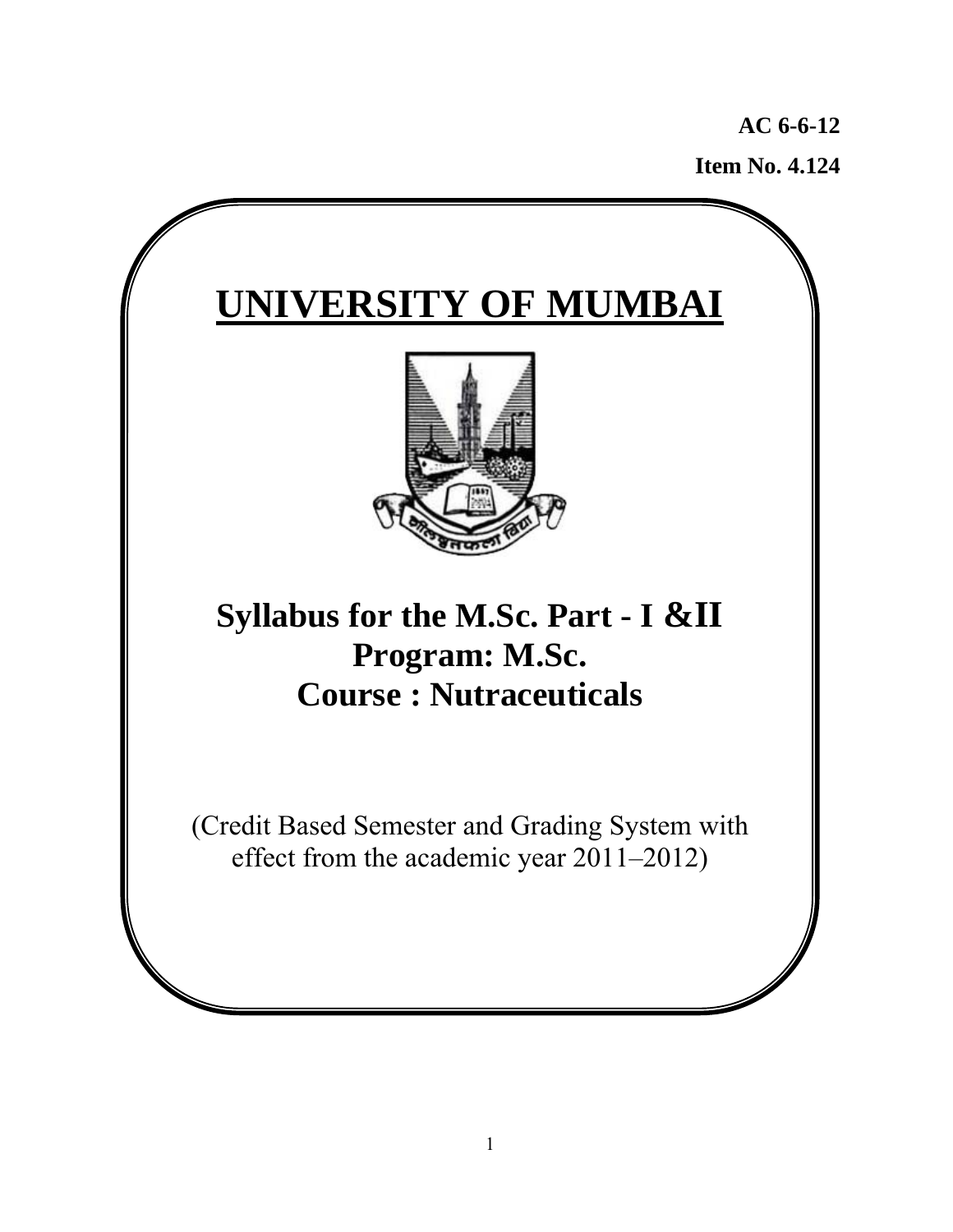#### **Preamble:**

#### *Indian Nutraceutical industry*

Indian Nutraceutical industry has recently proved its mite both at national and international arena. With the *WTO* regime just rising on the horizon our nutraceuticals are in for a great boom especially in European and American regions. The market for these products is expected to rise in the coming years especially in the area of lifestyle medicines. Traditional systems of medicine in India will be playing a major role in these since Indian systems of medicines have been traditionally emphasizing on constitutional medicines.

#### *Inadequacy of Trained personnel*

Major hurdle faced by the R&D centers at various companies is the lack of adequately trained and appropriately oriented personnel. The lacunae become more evident when dealing with newer formulations and naturally derived food supplements.

There is a dire need for standardization techniques based on modern instrumental procedures and principles to ensure consistent quality of the nutraceutical products. A major hurdle in achieving this is the lack of adequate expertise among the manufacturers, the national laboratories and other Testing and research centers.

This lacunae needs to be addressed very diligently and the proposed programme is a step in this direction. Nutraceutical science is an interdisciplinary knowledge area and requires highly skilled personnel with strong background of both instrumental and non-instrumental (bio-assays) techniques. There is no programme available today for such a training to generate such expertise in students. There is a dire need of technical personnel with an overall expertise in human nutrition, various bioanalytical techniques, biological techniques and regulatory requirements to be able to take up R&D in nutraceutical industry.

The proposed programme has been planned to address this need of trained personnel.

#### *Objectives of the Course*

- 1. Develop trained manpower in the field of nutraceutical Sciences with specific emphasis for exploitation of traditional system of medicine as well as the need for changing trends in the nutraceutical Industry.
- 2. Training in the formulation, processing, manufacture and packaging requirements of nutraceuticals.
- 3. Amalgamate conventional biological sciences with modern genomic and proteomic technologies of manufacturing and analysis of nutraceuticals.
- 4. Impart knowledge of specialty nutraceuticals their design requirements.
- 5. Exposure to National & International regulatory affairs with reference to nutraceuticals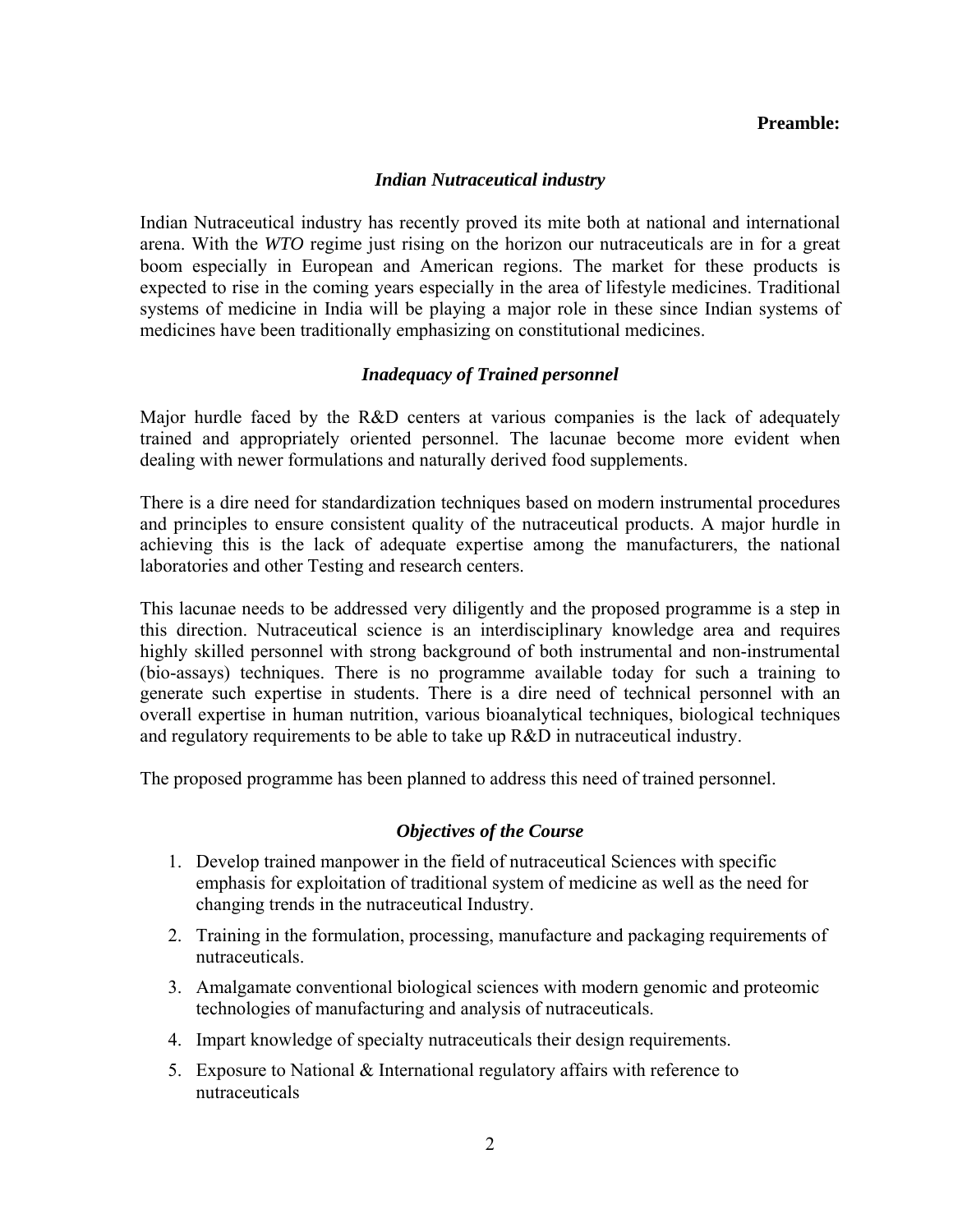**O**. **5880**Title The degree shall be titled as "M.Sc. degree course in Nutraceuticals"

# **O. 5881 Eligibility**:

**A candidate for being eligible for admission to the M**.Sc. Degree course in Nutraceuticals must have passed from any recognized University in India with minimum 50% marks in aggregate for students belonging to general category and 45% marks for students belonging to Reserved category or equivalent grade with any of the following science subjects up to the second year of the B.Sc. course: Chemistry, Botany, Zoology, Microbiology, Life science, Biotechnology, Biochemistry . Alternatively students with degree in Medical sciences or Graduation in food and nutrition sciences or Pharmacy with aggregates marks as mentioned above for B.Sc. degrees are also eligible.

# **Selection:** Open Entrance test.

Students seeking admission to the M.Sc. Course in Nutraceuticals will first appear for an open Entrance test of one hour duration. The test will be of objective type questions (multiple choices) based on undergraduate syllabus with emphasis on topics from biological sciences and general knowledge.

Students will be selected for admission strictly on basis of merit list derived on the scores at the entrance examination and as per the reservation policy of the University of Mumbai and Government of Maharashtra. Students featuring in the merit list may be called for an interview and counseling session at the respective institution so that they may be acquainted about the teaching –training porgramme as envisaged in the syllabus.

| R.8132. Fee Structure                   |                      |
|-----------------------------------------|----------------------|
| Particulars                             | Amount per year      |
| Tuition fee                             | Rs.15,000            |
| Laboratory Fee(wet and Instrument Labs) | Rs.15,000            |
| Project/Product Development             | Rs.2,500             |
| On job Training                         | Rs.1,700             |
| <b>Industrial Visit</b>                 | Rs.1,000             |
| Library                                 | Rs.2,000             |
| Gymkhana                                | Rs. 300              |
| Utility                                 | Rs. 100              |
| Extracurricular                         | Rs. 200              |
| Development Fund                        | Rs. 1,000            |
| Other fee                               | Rs. 1,000            |
| Miscellaneous                           | Rs. 2,191            |
| Internet                                | 200<br>Rs.           |
| <b>Additional Fee</b>                   | Rs. 200              |
| PTA/NPC                                 | Rs. 1100             |
|                                         | Total Rs.43,491/ $=$ |

# **R.8132. Fee Structure**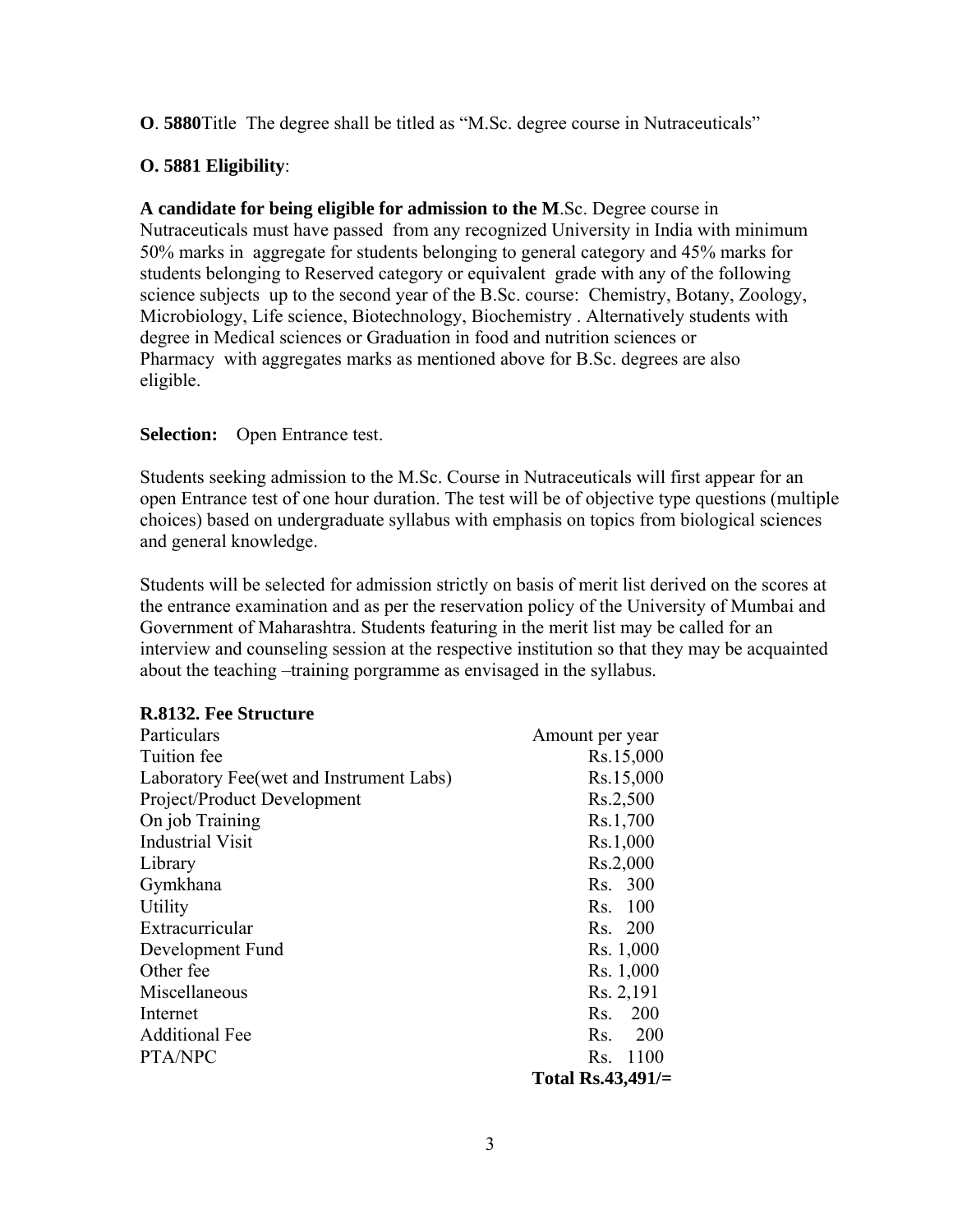# **R.8128 No of Lectures**:

60 lectures / paper; 4 theory papers in each Semester (2 semester in Part Iand Part II each)

# **R.8129 No of Practical periods:**

4 practical of four periods each per week

## **Work Load**:

- Four periods per week per paper where each period is of ONE hour duration
- Four practical per week. Each practical is of Four periods Where each period is of ONE hour duration.
- One Seminar per Week. Each seminar is of ONE hour Duration for a batch of TEN students.
- Guidance to the students for projects

# **R.8131. Duration**:

The course shall be a full time course. The course shall be covered in 2 years in 04 semesters.

# R.**8133**. **Number of Students** : 20 per batch

R**. 8134**. The following will be the **staffing pattern** for the course;

| • Instrument technician | $-01$                               |  |
|-------------------------|-------------------------------------|--|
| • Technical Assistant   | $-02$                               |  |
| $\bullet$ Lecturers     | $-03$ (full time)                   |  |
|                         | 01 (part – time)                    |  |
|                         | $\cdots$ $\cdots$ $\cdots$ $\cdots$ |  |

and remaining workload to be completed

using guest faculty.

#### **Core Faculty :**

Post-graduate degree with B+ and NET / SET qualified in the subject of Biophysics/ Biochemistry/ Biotechnology /Botany/ Chemistry/ Dietetics/ Life Sciences/ Medicine / Microbiology / Nutrition / Statistics/ Zoology

#### **Visiting Faculty from Industry & Research Institutes**

The visiting Faculty will be from a post equivalent to that of Senior Lecturer level with Ph. D and not less than 5 years of research experience or with experience in industry not below Assistant Manager Level.

# **R.8134A.** Mark‐list

• The mark-list of the students must indicate titles of papers in the syllabus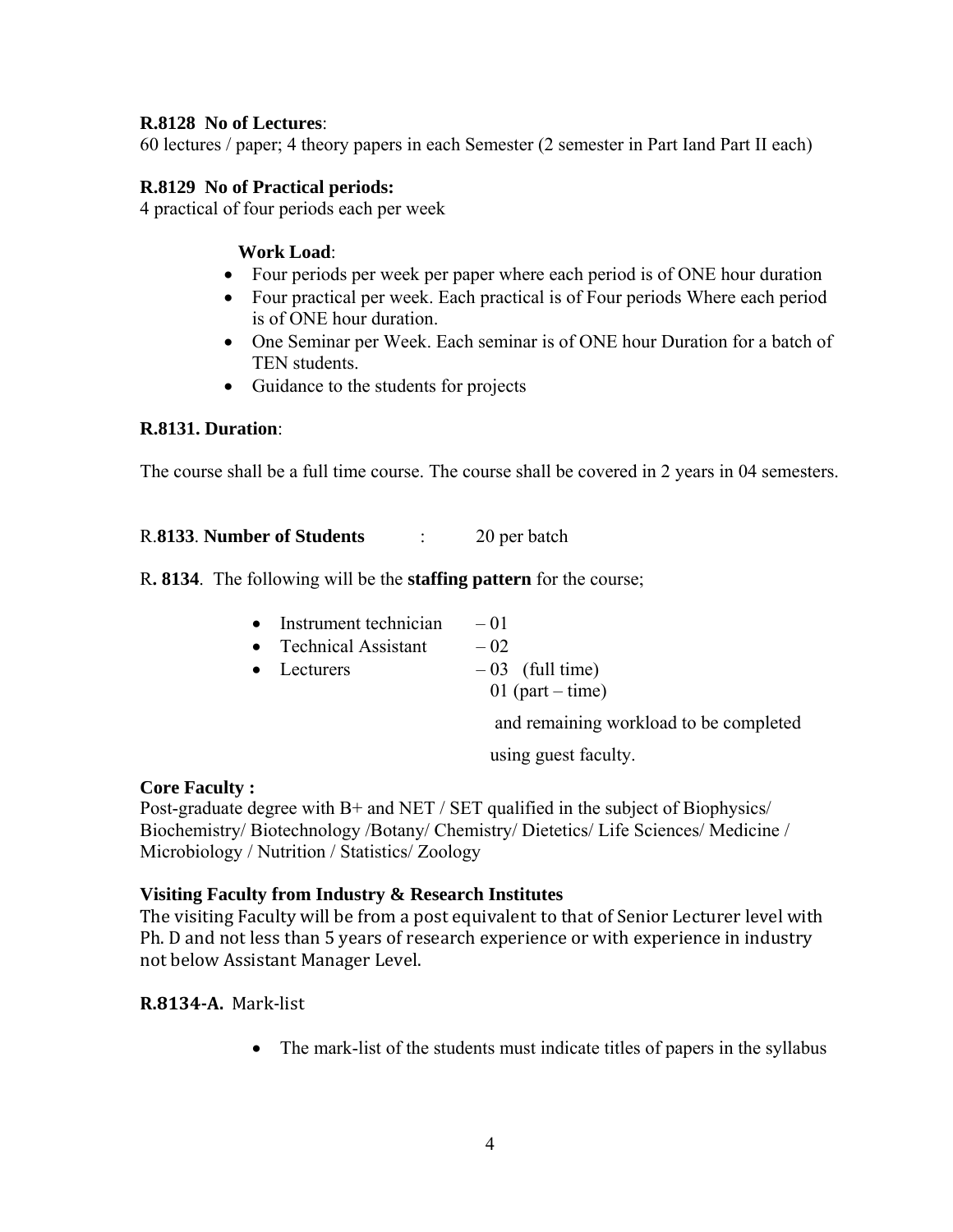- Theory and Practical Examination for each Semester.
- Successful completion of Industrial Visits (PSNTP104 for Sem I & PSNTP204 for Sem II respectively).
- Successful completion AND submission of report of Industrial training & project work (PSNTP304 of Semester III and PSNTP404 of Semester IV respectively).
- All rules and pattern as per University of Mumbai for M.Sc courses.

# **R. 8435 SCHEME OF EXAMINATION**

The Scheme of Examination shall be divided into 2 components : Internal assessment and External Assessment (semester end examination) for each course of the program.

Internal assessment of 40% will be as follows:

|    | Sr. no. Evaluation type                                                          | <b>Marks</b> |  |  |  |
|----|----------------------------------------------------------------------------------|--------------|--|--|--|
| 1. | Two assignments/Case study/Project                                               | 20           |  |  |  |
| 2. | One class test (multiple choice questions/objective)                             | 10           |  |  |  |
| 3. | Active participation in routine class instructional deliveries (case 05          |              |  |  |  |
|    | studies/seminars/presentations)                                                  |              |  |  |  |
| 4. | Overall conduct as a responsible learner, skill in articulation, leadership   05 |              |  |  |  |
|    | qualities demonstrated through organizing co-curricular activities etc           |              |  |  |  |

Practical:

Each practical course can be conducted out of 50 marks with 20 marks for internal and 20 marks for external.

| Sr. no.  | Evaluation type     | Marks |
|----------|---------------------|-------|
| . .      | Two best practicals | 10    |
| ∠.       | Journal             | U.    |
| <u>.</u> | v iva               | 05    |

The marks will be given for all examinations and they will be converted into grade points. The semester-end, final grade sheets and transcripts will have only credits, grades, grade points, SGPA and CGPA.

The marks of the Internal Assessment will not be disclosed to the students till the results of the corresponding semester is declared.

All examinations will be held at the end of each semester and will be conducted by the University as per the existing norms.

1. Standard of passing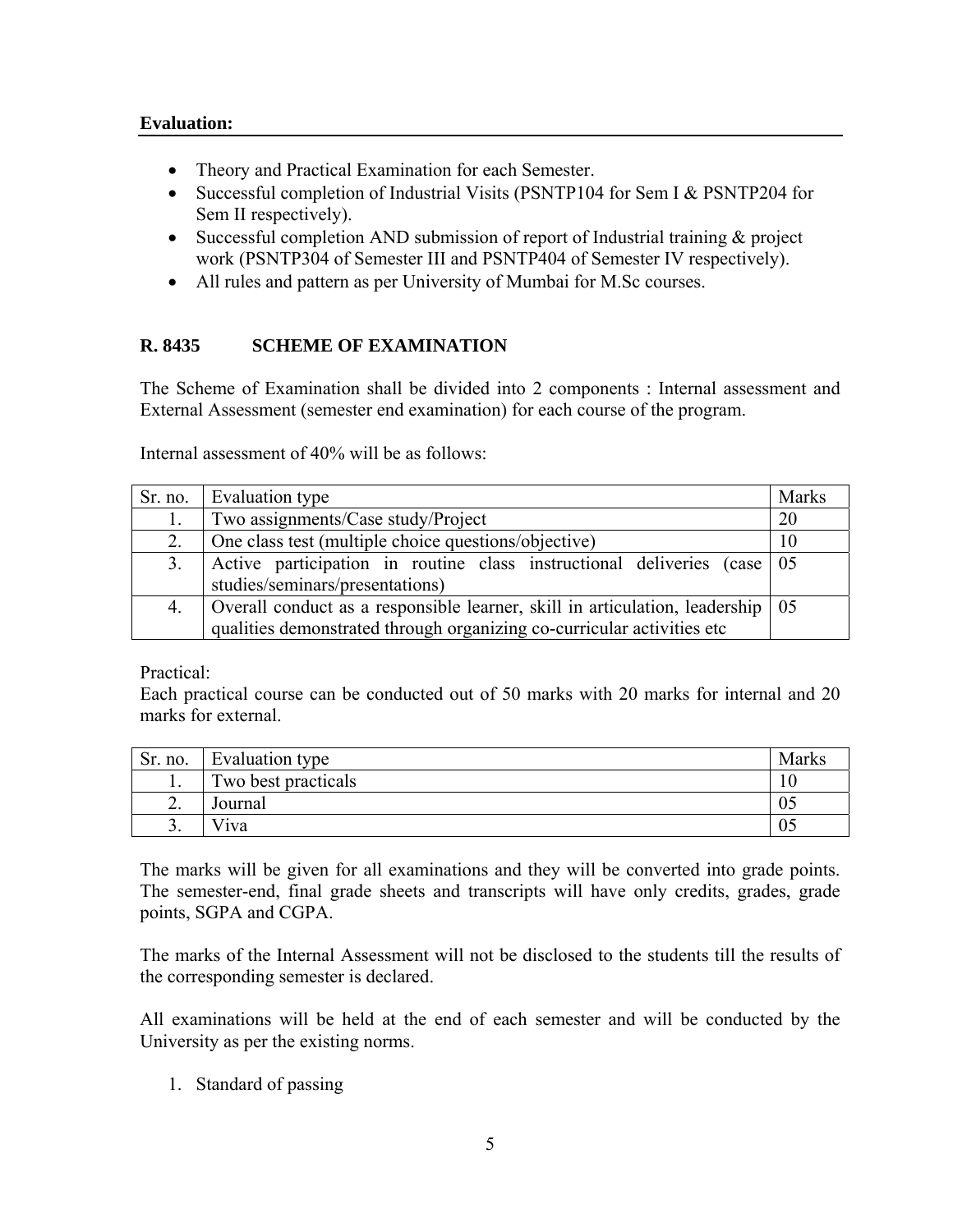- The learners shall have to obtain a minimum of 40 % marks in aggregate to qualify the each course where the course consists of internal assessment and semester end examination.
- The learners shall obtain a minimum of 40  $\%$  marks (i.e. 16 out of 40) in the internal assessment and obtain a minimum of 40 % marks (i.e. 24 out of 60) in semester end examination.
- To pass the course and minimum grade C shall be obtained in each project wherever applicable in the particular semester.
- 2. For internal (Continuous) assessment. A teacher may select a variety of procedures for examination such as: 40 marks
	- i. Short Quizzes / Viva / Presentations;
	- ii. Assignments / Seminars / Laboratory Journal Work ;
	- iii. Extension/Field/experimental Work;
	- iv. Research Project by individual students or group of students; or
	- v. An open Book Test / Review of Research Papers (with the concerned teacher deciding what books / scientific publications / research papers / Chapters from Reference books are to be allowed for this purpose.)
	- vi. Two periodical test/case studies/on-line or combination of these
	- vii. Overall conduct as a responsible student, mannerism and exhibition of leader ship qualities in organizing co-curricular activities and attendance.
- 3. End semester examination  $60\%$  60 marks

- Duration these examinations shall be of two hours duration.
- Questions paper pattern:-

There shall be four questions each of 15 marks.

All questions shall be compulsory with internal choice within the questions. Question may be sub divided into sub- questions a,b,c,d &e only and allocation of marks depends on the weightage of the topic

- 1. Method to carry forward the marks
	- A learner who passes in the internal assessment but fails in the semester end examination of the course shall reappear for the semester end examination of that course. However his/her marks of the internal assessment shall be carried over and he/she shall be entitled for grade obtained by him/ her on passing.
	- A learner who fails in the internal assessment but passes in the semester end examination of the course shall resubmit and reappear for the internal assessment on the form of projects of that course. However his/her marks of the semester end examination shall be carried over and he/she shall be entitled for grade obtained by him/ her on passing.
	- The evaluation of internal assessment for students who fails and reappear will consist of one project of 40 marks which will be divided into 20 marks for the documentation of the project, 10 marks for the presentation and 10 marks for the viva.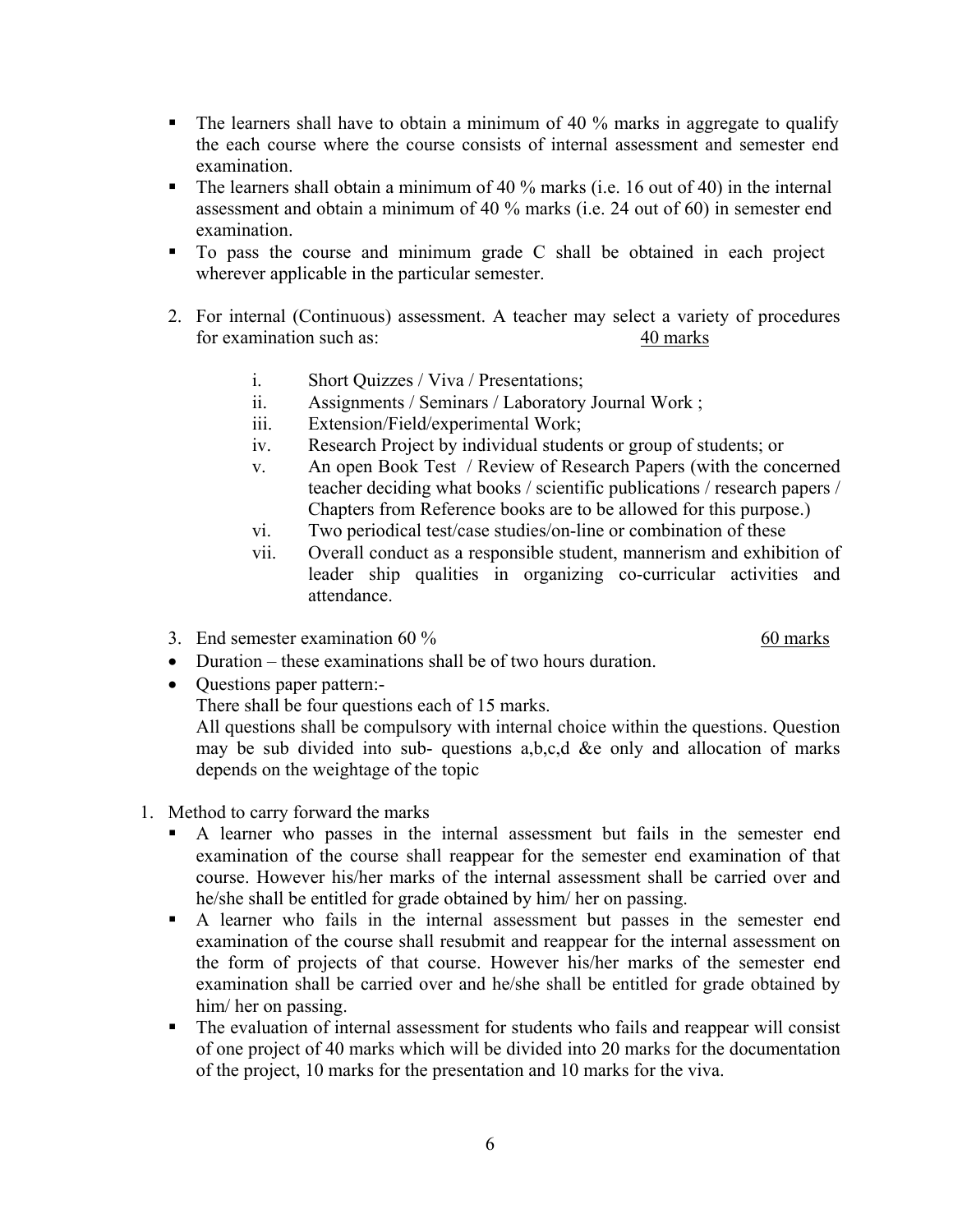# **2. ATKT**

- A student shall be allowed to keep term for semester II irrespective of the number of heads of failure on the semester I.
- A student shall be allowed to keep term for semester III if she /he passes each of semester I and semester II OR
- A student fails in not more than two courses semester I and semester II taken together.
- A student shall be allowed to keep term for semester IV irrespective of the number of heads of failure on the semester III. However the student has to pass each of semester I and semester II in order to appear for semester IV.

# 3. Additional examinations

Additional class test or assignment for internal assessment

 There will be one additional class test or assignment for those who have remained absent on valid ground, in such a case student will be allowed to appear for additional class test or assignment by the head of the institution after following necessary formalities.

# Semester end examination

- There will be one additional examination for semester I, II, III and IV for those who have failed or remained absent.
- The absent student will be allowed to appear for the examination by the head of the institution after following necessary formalities.
- This examination will be held 20 days after the declaration of results but not later than 40 days.
- 4. Project evaluation( if applicable)
- A student who passes in all the courses but does not secure minimum grade of  $C$  in project as applicable has to resubmit a fresh project till he/she secures a minimum of grade C.
- The credits and grade points secured by him/her in the other courses will be carried forward and he/she shall be entitled for grade obtained by them on passing.
- The evaluation of project and viva –voce examination shall be by awarding grade in the seven point scale.
- A student shall have to obtain minimum of grade C (or its equivalent marks) in project evaluation and viva-voce taken together to obtain 40 % marks in project work.

Conversion of marks to grade and calculations of GPA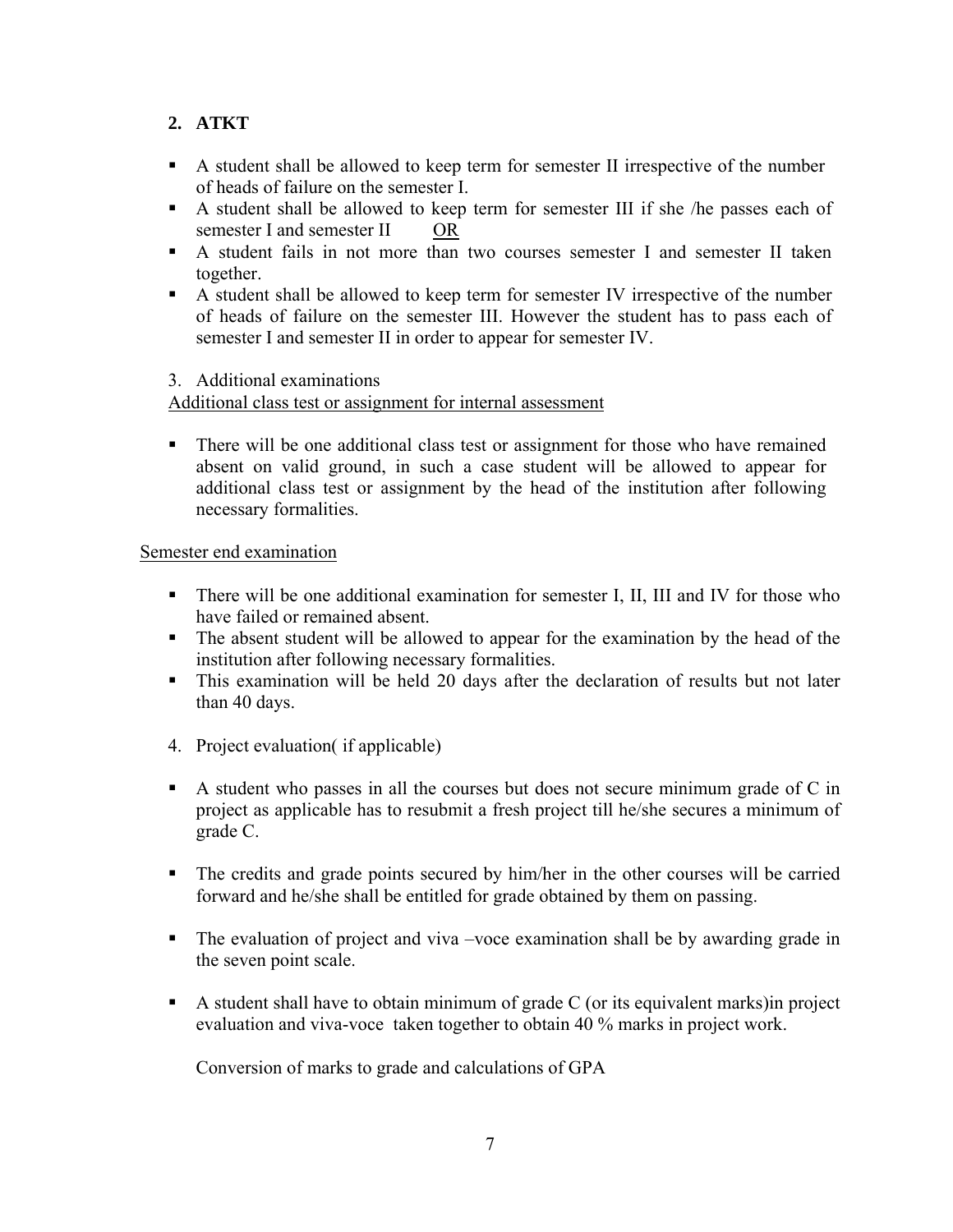| Grades         | <b>Marks</b>    | Grade points |
|----------------|-----------------|--------------|
| O              | 70 and above    |              |
| A              | 60 to 69.99     | 6            |
| B              | 55 to 59.99     | 5            |
| $\overline{C}$ | 50 to 54.99     |              |
| D              | 45 to 49.99     | 3            |
| E              | 40 to 44.99     | 2            |
| $F$ (Fail)     | 39.99 and below |              |

5. The conversion of marks to grades and calculation of GPA will be as follows.Abbreviations and formulas used are defined below.

G : Grade

GP : Grade points

C : Credits

CP : Credit points

CG : Credits X Grades (product of credits and grades)

∑CG: Sum of product of credits and grade points

∑C: Sum of credit points

SGPA : Semester grade point average shall be calculated for individual semesters. It is also designated as GPA.

 $GPA = \sum CG$ ∑C

CGPA : Cumulative grade point average shall be calculated for the entire course by taking all semesters taken together

6. Procedures related to grade cards would be as follows:

- The result gazette and the format of the grade cards for the semesters conducted by the colleges on behalf of the university will be uniform for all the colleges / institutions
- The grade cards will be printed along with the marks shown for all the concerned courses in the programme.
- The grade cards will be issued to the learners who will qualify all the courses with credit earned and the remark as "PASSES"
- The SGPA will be calculated only for the learners who will qualify in all the courses and accordingly the grade will be awarded to them
- In case a learner/s is not qualifies in a particular course/s of a programme, he / she shall be allowed to accumulate the credits of qualified courses only of the said programme and the grade card will be issued with "Credit Accumulate" and the remark as "FAIL"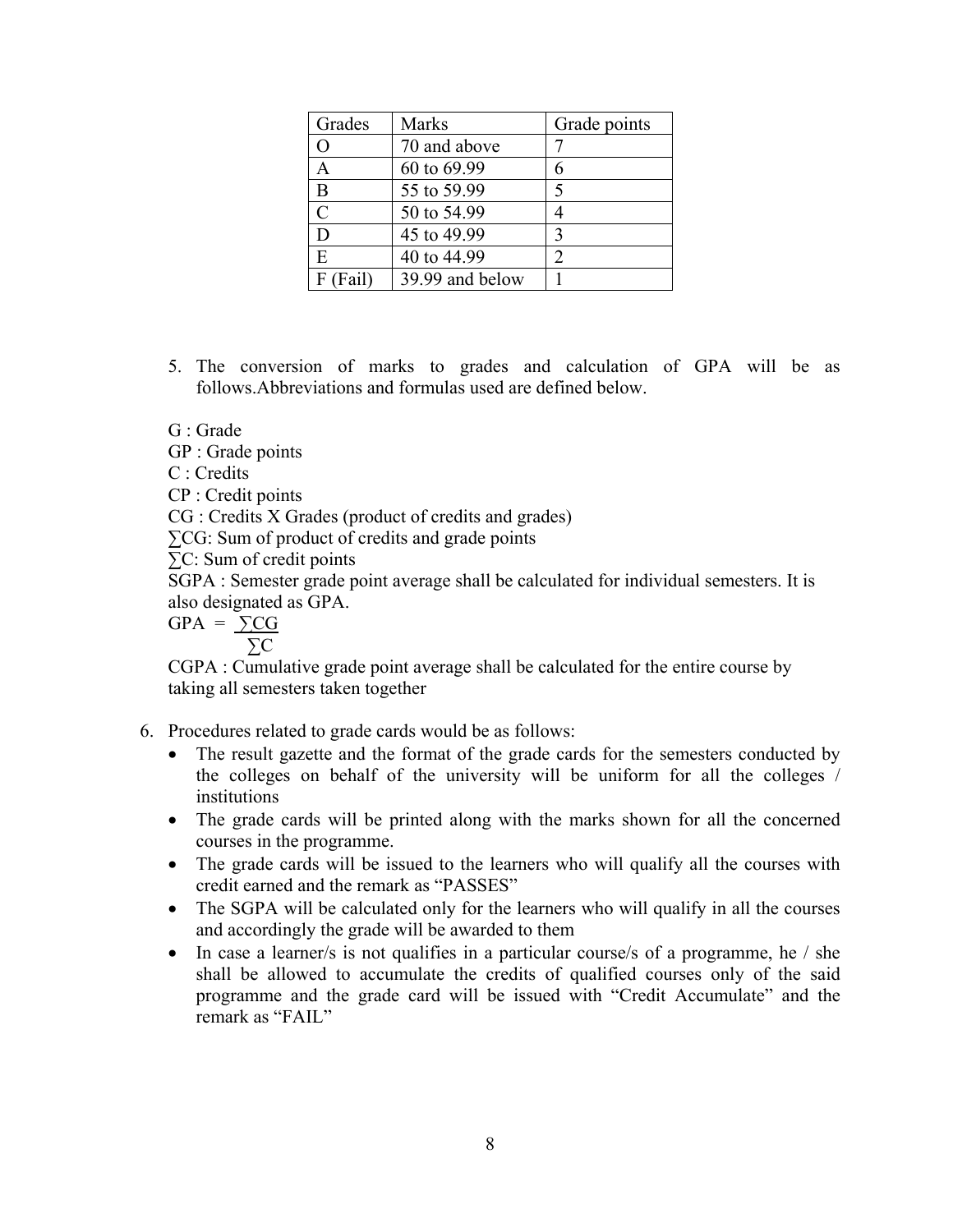# **M.Sc. Nutraceuticals: SYLLABUS IN BRIEF**

# **Distribution of Credits**

| Paper                                                                            | Code           | <b>Lectures</b><br><b>(h)</b> | <b>Credits</b><br>earned | Code     | <b>Practical</b><br>(h) | <b>Credits</b><br>earned |
|----------------------------------------------------------------------------------|----------------|-------------------------------|--------------------------|----------|-------------------------|--------------------------|
| Food Chemistry and<br>Biochemistry (FCB -                                        | <b>PSNT101</b> | 60                            | $\overline{4}$           | PSNTP101 | 60                      | $\overline{2}$           |
| Human Nutrition and<br>Physiology, Clinical<br>dietetics $NPC - I$               | <b>PSNT102</b> | 60                            | $\overline{4}$           | PSNTP102 | 60                      | $\overline{2}$           |
| Nutraceuticals and<br><b>Functional Foods</b><br>$NFF-I$                         | <b>PSNT103</b> | 60                            | $\overline{4}$           | PSNTP103 | 60                      | $\overline{2}$           |
| Biostatistics,<br>Instrumentation and<br><b>Biological Evaluation</b><br>$BIB-I$ | PSNT104        | 60                            | $\overline{4}$           | PSNTP104 | 60                      | $\overline{2}$           |
| <b>TOTAL</b>                                                                     |                | 240                           | 16                       |          | 240                     | 8                        |
| <b>TOTAL CREDITS</b>                                                             |                |                               |                          | 24       |                         |                          |

# **Semester I**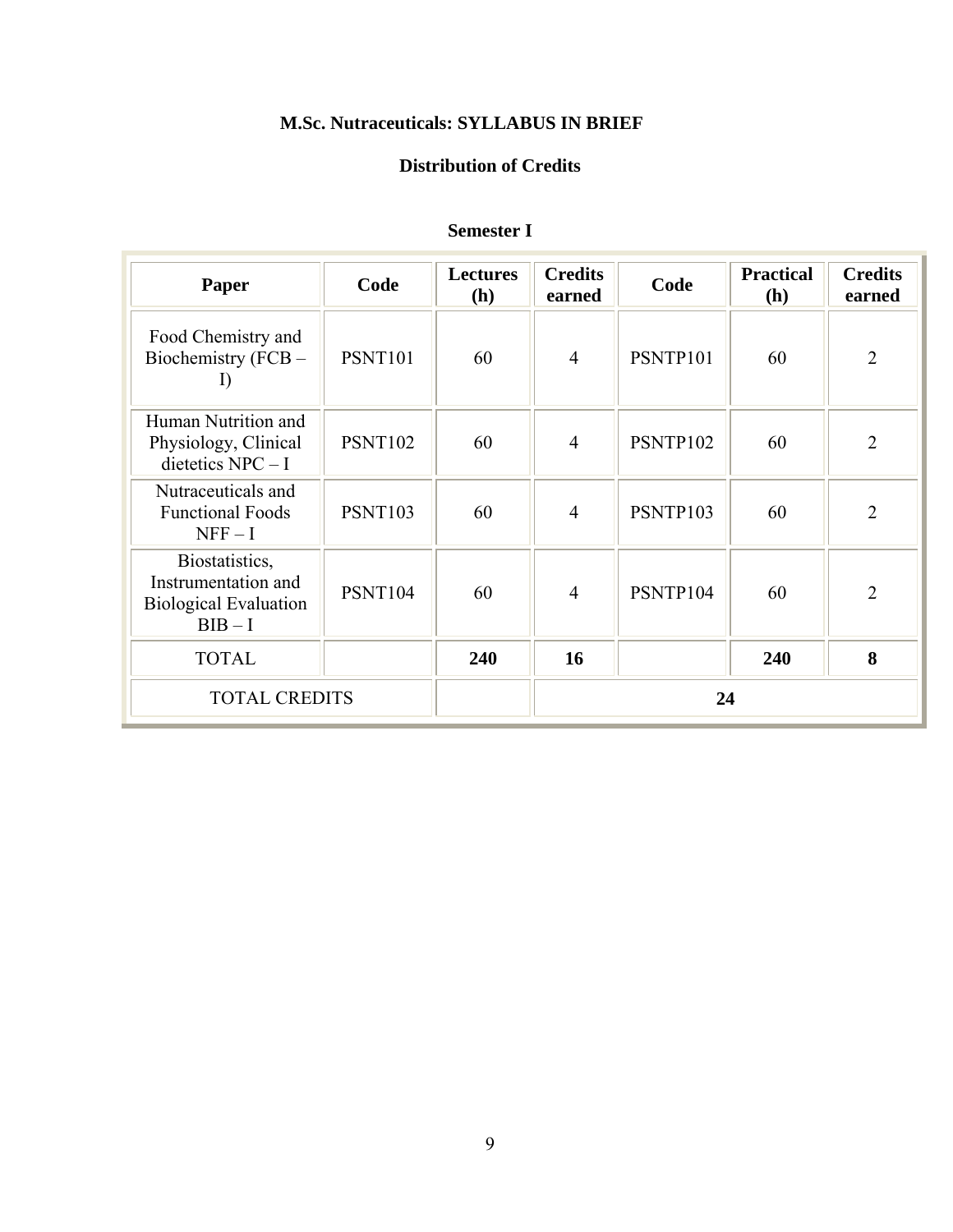| <b>Semester II</b> |  |
|--------------------|--|
|--------------------|--|

| Paper                                                                               | Code           | <b>Lectures</b><br><b>(h)</b> | <b>Credits</b><br>earned | Code     | <b>Practical</b><br>(h) | <b>Credits</b><br>earned |
|-------------------------------------------------------------------------------------|----------------|-------------------------------|--------------------------|----------|-------------------------|--------------------------|
| Food Chemistry and<br>Biochemistry (FCB -<br>$\rm II)$                              | <b>PSNT201</b> | 60                            | $\overline{4}$           | PSNTP201 | 60                      | $\overline{2}$           |
| Human Nutrition and<br>Physiology, Clinical<br>dietetics $NPC - II$                 | <b>PSNT202</b> | 60                            | $\overline{4}$           | PSNTP202 | 60                      | $\overline{2}$           |
| Nutraceuticals and<br><b>Functional Foods</b><br>NFF – II                           | <b>PSNT203</b> | 60                            | $\overline{4}$           | PSNTP203 | 60                      | $\overline{2}$           |
| Biostatistics,<br>Instrumentation and<br><b>Biological Evaluation</b><br>$BIB - II$ | PSNT204        | 60                            | $\overline{4}$           | PSNTP204 | 60                      | $\overline{2}$           |
| <b>TOTAL</b>                                                                        |                | 240                           | 16                       |          | 240                     | 8                        |
| <b>TOTAL CREDITS</b>                                                                |                |                               |                          | 24       |                         |                          |

\*Lecture allotment includes periods for seminar & Presentations.

\*Units equally distributed between two terms.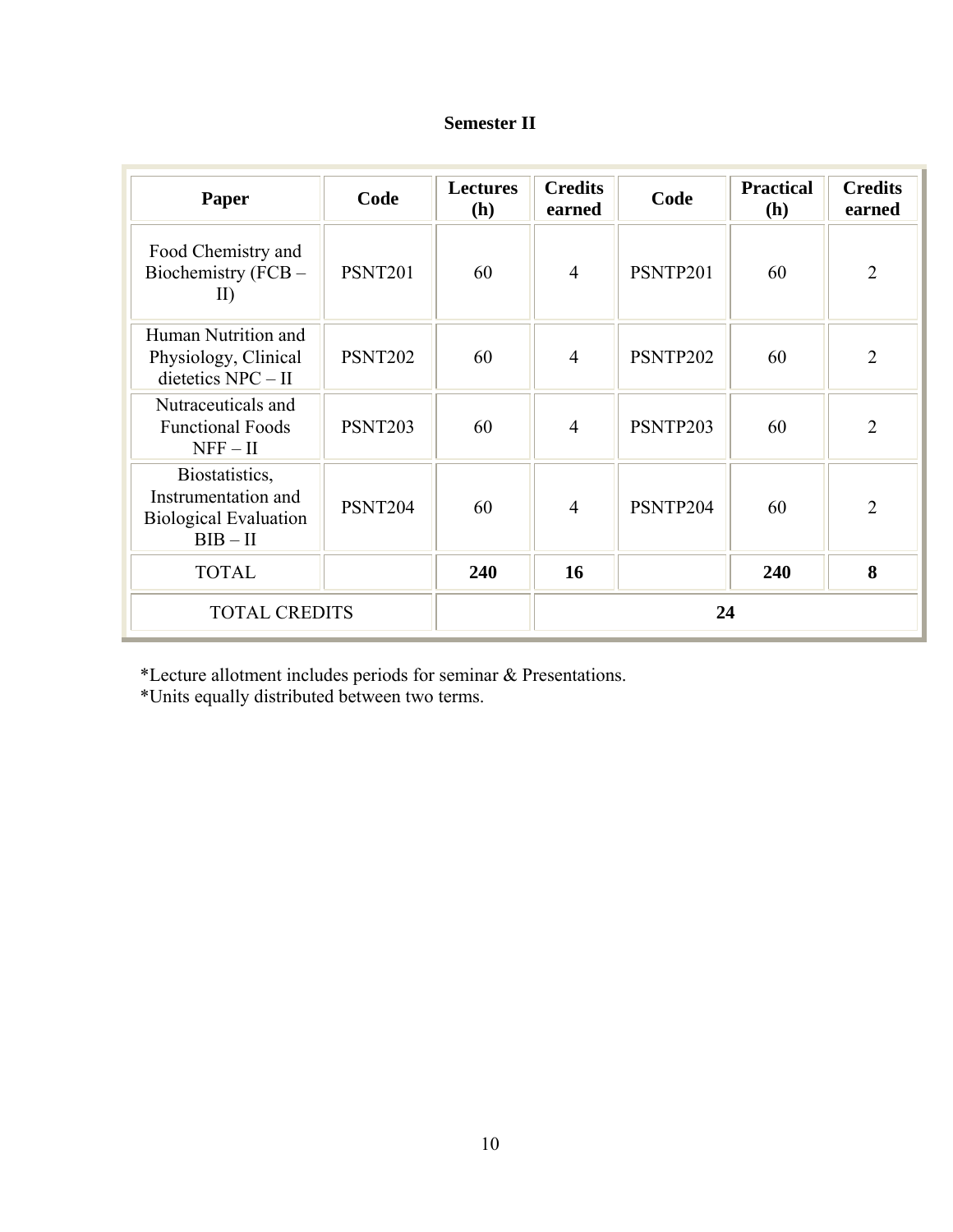| Paper                                                                                                                                 | Code           | <b>Lectures</b><br>(h) | <b>Credits</b><br>earned | Code     | <b>Practical</b><br>(h) | <b>Credits</b><br>earned |
|---------------------------------------------------------------------------------------------------------------------------------------|----------------|------------------------|--------------------------|----------|-------------------------|--------------------------|
| Microbiology, Quality<br>and process control<br>$MQP-I$                                                                               | <b>PSNT301</b> | 60                     | $\overline{4}$           | PSNTP301 | 60                      | $\overline{2}$           |
| Development and<br>marketing of<br>nutraceutical products:<br>Product Development,<br>Packaging and Safety<br>Evaluation<br>$DMN - I$ | <b>PSNT302</b> | 60                     | $\overline{4}$           | PSNTP302 | 60                      | $\overline{2}$           |
| Molecular Biology<br>and Biotechnology for<br>Nutraceuticals and<br><b>Functional Foods</b><br>$MBB - I$                              | <b>PSNT303</b> | 60                     | $\overline{4}$           | PSNTP303 | 60                      | $\overline{2}$           |
| Quality Assurance,<br><b>Regulatory Affairs</b><br>and Intellectual<br>Property Rights QAR<br>$\overline{\phantom{a}}$                | <b>PSNT304</b> | 60                     | $\overline{4}$           | PSNTP304 | 60                      | $\overline{2}$           |
| <b>TOTAL</b>                                                                                                                          |                | 240                    | 16                       |          | 240                     | 8                        |
| <b>TOTAL CREDITS</b>                                                                                                                  |                |                        |                          | 24       |                         |                          |

**Semester III**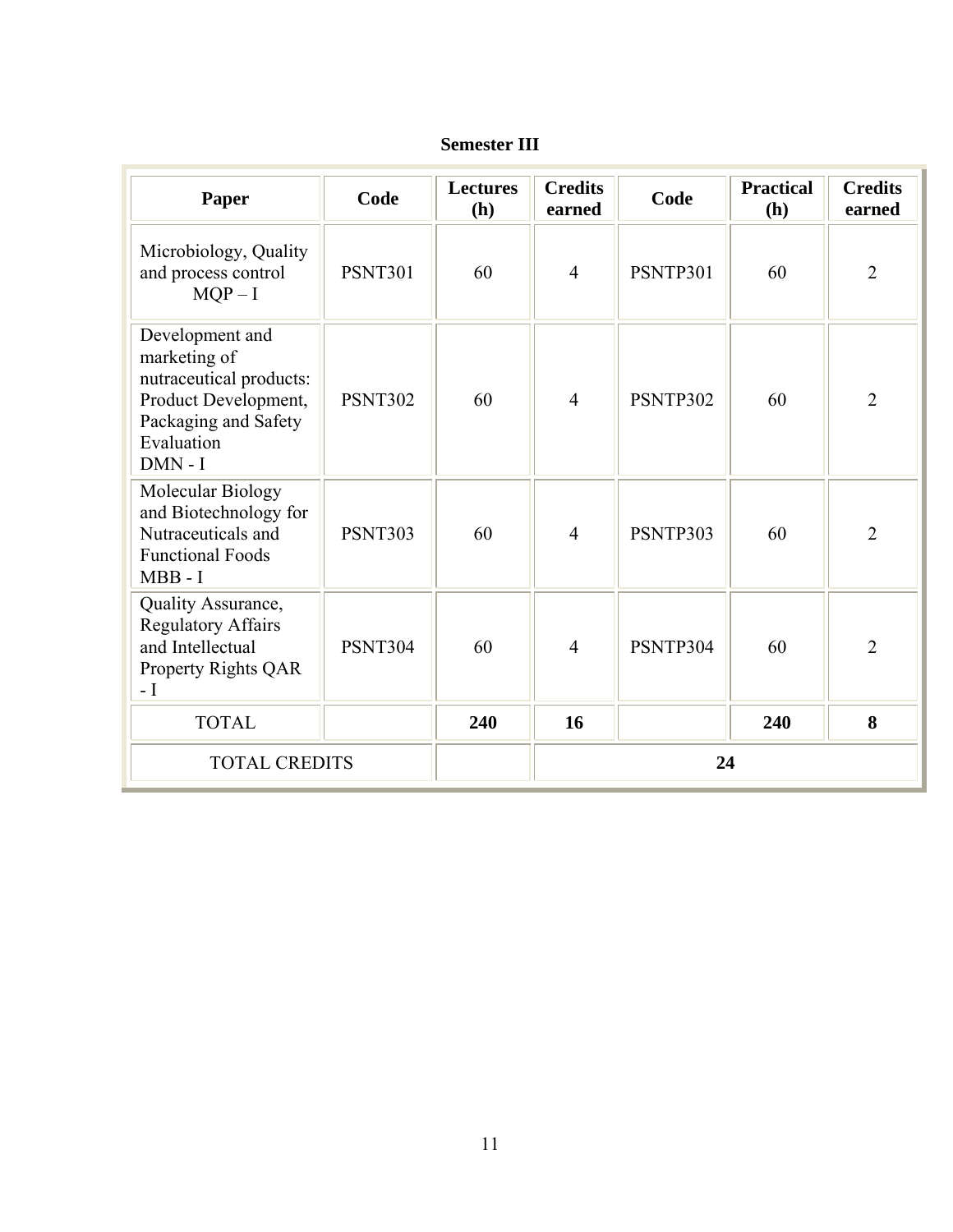| Paper                                                                                                                                  | Code           | <b>Lectures</b><br>(h) | <b>Credits</b><br>earned | Code     | <b>Practical</b><br>(h) | <b>Credits</b><br>earned |
|----------------------------------------------------------------------------------------------------------------------------------------|----------------|------------------------|--------------------------|----------|-------------------------|--------------------------|
| Microbiology, Quality<br>and process control<br>$MQP - II$                                                                             | <b>PSNT401</b> | 60                     | $\overline{4}$           | PSNTP401 | 60                      | $\overline{2}$           |
| Development and<br>marketing of<br>nutraceutical products:<br>Product Development,<br>Packaging and Safety<br>Evaluation<br>$DMN - II$ | <b>PSNT402</b> | 60                     | $\overline{4}$           | PSNTP402 | 60                      | $\overline{2}$           |
| Molecular Biology<br>and Biotechnology for<br>Nutraceuticals and<br><b>Functional Foods</b><br>$MBB - II$                              | <b>PSNT403</b> | 60                     | $\overline{4}$           | PSNTP403 | 60                      | $\overline{2}$           |
| Quality Assurance,<br><b>Regulatory Affairs</b><br>and Intellectual<br>Property Rights QAR<br>$-$ II                                   | <b>PSNT404</b> | 60                     | $\overline{4}$           | PSNTP404 | 60                      | $\overline{2}$           |
| <b>TOTAL</b>                                                                                                                           |                | 240                    | 16                       |          | 240                     | 8                        |
| <b>TOTAL CREDITS</b>                                                                                                                   |                |                        |                          | 24       |                         |                          |

| <b>Semester IV</b> |  |
|--------------------|--|
|--------------------|--|

\*Lecture allotment includes periods for seminar & Presentations.

\*Units equally distributed between two terms.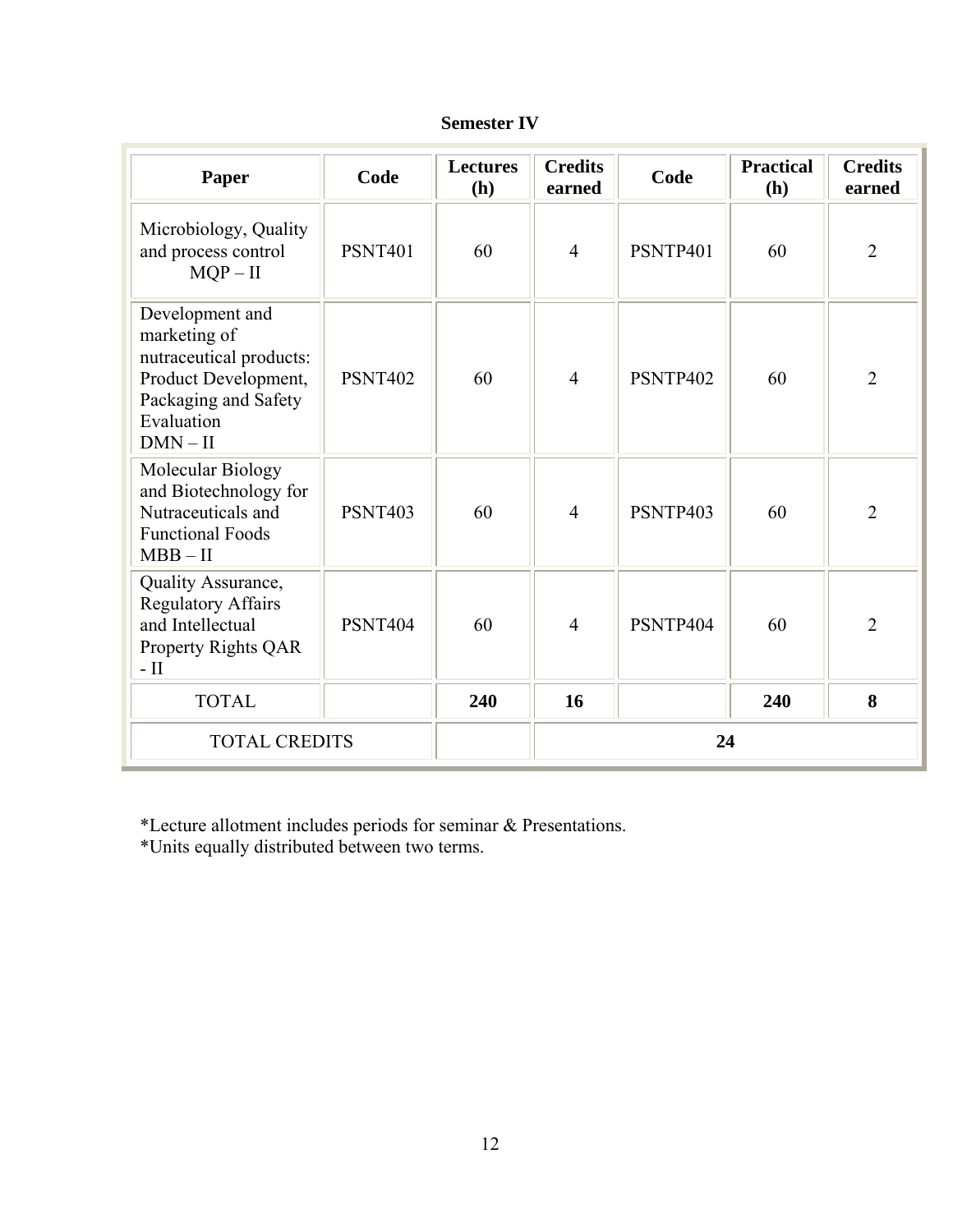# **SYLLABUS FOR M. Sc. NUTRACEUTICALS DISTRIBUTION OF TOPICS**

| <b>SEMESTER I</b>                                                                                                                                                                                                                                                                                                                                                             | <b>SEMESTER II</b>                                                                                                                                                                                                                                                                                                       |
|-------------------------------------------------------------------------------------------------------------------------------------------------------------------------------------------------------------------------------------------------------------------------------------------------------------------------------------------------------------------------------|--------------------------------------------------------------------------------------------------------------------------------------------------------------------------------------------------------------------------------------------------------------------------------------------------------------------------|
| <b>PSNT101: Food Chemistry and</b>                                                                                                                                                                                                                                                                                                                                            | <b>PSNT 201: Food Chemistry and</b>                                                                                                                                                                                                                                                                                      |
| <b>Biochemistry - I</b><br>101.1 Carbohydrates<br>101.2 Bioenergetics<br>101.3 Proteins and Lipids<br>101.4 Nucleic acids                                                                                                                                                                                                                                                     | <b>Biochemistry - II</b><br>201.1 Enzymes, Vitamins, Minerals, Flavors<br>201.2 Food preservation-Principles and<br>Techniques<br>201.3 Membrane Biochemistry and<br>Biochemistry of tissues<br>201.4 Endocrinology                                                                                                      |
| <b>PSNT102: Human Nutrition, Physiology</b><br>and Clinical dietetics - I<br>102.1 Metabolism of Carbohydrates,<br>Lipids, Vitamins and Minerals<br>102.2 Amino acid and Protein Metabolism<br>102.3 Nutritional Requirements<br>102.4 Special Dietary Needs<br><b>PSNT103: Nutraceuticals and Functional</b><br>Foods - I<br>103.1 Introduction to Nutraceuticals as Science | <b>PSNT 202: Human Nutrition, Physiology</b><br>and Clinical dietetics - II<br>202.1 Human physiology $-I$<br>202.2 Human physiology $-$ II<br>202.3 Disease and Nutrition - I<br>202.4 Disease and Nutrition - II<br><b>PSNT 203: Nutraceuticals and Functional</b><br>Foods - II<br><b>203.1</b> Functional Foods $-1$ |
| 103.2 Properties, structure and functions of<br>various Nutraceuticals<br>103.3 Food as remedies<br>103.4 Anti-nutritional Factors present in Foods                                                                                                                                                                                                                           | 203.2 Functional Foods $-$ II<br>203.3 Nutritional Genomics $-1$<br>203.4 Nutritional Genomics $-$ II                                                                                                                                                                                                                    |
| <b>PSNT104: Biostatistics, Instrumentation</b><br>and Biological Evaluation - I<br>104.1 Biostatistics $-1$<br>104.2 Biostatistics $-$ II<br>104.3 Introduction to Instrumentation<br>techniques-I<br>104.4 Introduction to Instrumentation<br>techniques-II                                                                                                                  | <b>PSNT204: Biostatistics, Instrumentation</b><br>and Biological Evaluation - II<br>204.1 Biological testing and bioassays<br>204.2 Organoleptic responses<br>204.3 Preclinical testing and clinical trials<br>204.4 Advanced Instrumentation techniques                                                                 |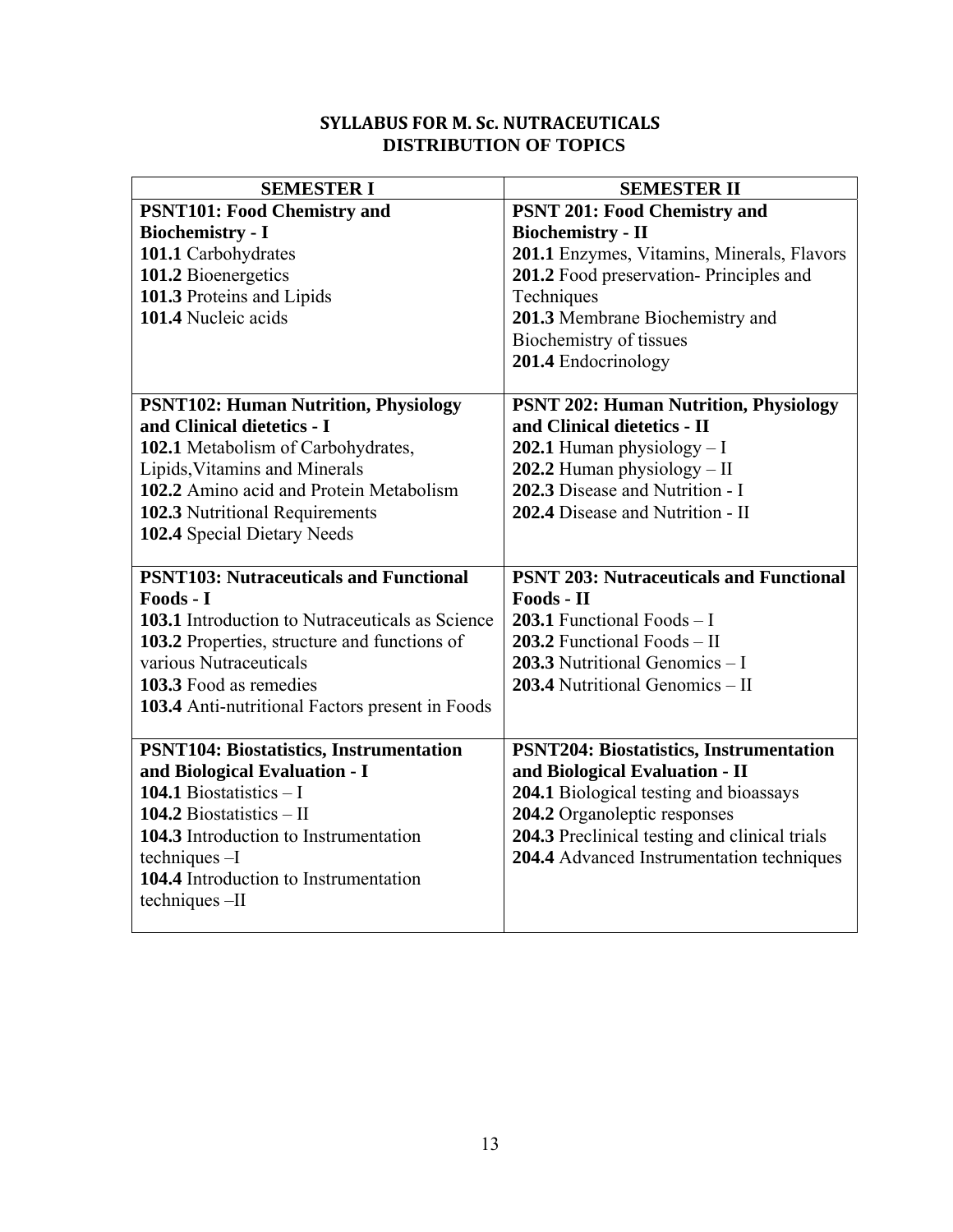# **DISTRIBUTION OF TOPICS (Contd.)**

| <b>SEMESTER III</b>                                     | <b>SEMESTER IV</b>                                             |
|---------------------------------------------------------|----------------------------------------------------------------|
| PSNT301: Microbiology, Quality and                      | PSNT401: Microbiology, Quality and                             |
| <b>Process Control for nutraceuticals - I</b>           | <b>Process Control for nutraceuticals - II</b>                 |
| <b>301.1 Basic Microbiology</b>                         | 401.1 Biological controls for nutraceuticals                   |
| <b>301.2</b> Fermentation Technology and Products       | 401.2 Monitoring of food quality                               |
| of microbial fermentations                              | 401.3 Nutraceutical Industry and Market                        |
| 301.3 Downstream processing                             | Information                                                    |
| 301.4 Unit operations in manufacturing-I                | 401.4 Unit operations in manufacturing-II                      |
| <b>PSNT302: Development and marketing of</b>            | <b>PSNT402: Development and marketing of</b>                   |
| <b>Nutraceutical products - I: Product</b>              | <b>Nutraceutical products - II: Product</b>                    |
| Development, Packaging, label claims,                   | Development, Packaging, label claims,                          |
| consumer acceptance, future prospects                   | consumer acceptance, future prospects                          |
| 302.1 Nutraceuticals and the Future of Medical          | 402.1 New technologies in development of                       |
| Science                                                 | Nutraceuticals and functional foods                            |
| 302.2 Consumers' views on nutraceuticals                | 402.2 Chemoprevention and Nutraceuticals                       |
| 302.3 Packaging strategies for nutraceutical            | 402.3 The food industry's role in promoting                    |
| products                                                | functional foods                                               |
| <b>302.4</b> Labeling and claims for Nutraceuticals     | 402.4 The role of marketing Communication                      |
| products                                                | in the introduction of functional foods to the                 |
|                                                         | Consumer                                                       |
|                                                         |                                                                |
| <b>PSNT303: Molecular Biology and</b>                   | <b>PSNT403: Molecular Biology and</b>                          |
| <b>Biotechnology for Nutraceuticals and</b>             | <b>Biotechnology for Nutraceuticals and</b>                    |
| <b>Functional Foods -I</b>                              | <b>Functional Foods -II</b>                                    |
| <b>303.1</b> Scope of Genetic engineering               | 403.1 Plant Biotechnology                                      |
| 303.2 Genetic library construction $\&$ screenings      | 403.2 Applications of plant biotechnology:                     |
| 303.3 Animal Biotechnology                              | Plants as Factories                                            |
| 303.4 Development of Novel Food and Food<br>Ingredients | <b>403.3</b> Metabolic engineering $\&$ industrial<br>products |
|                                                         | 403.4 Bioinformatics                                           |
|                                                         |                                                                |
| PSNT304: Quality Control & Assurance,                   | <b>PSNT404: Quality Control &amp; Assurance,</b>               |
| <b>Regulatory Affairs and Intellectual</b>              | <b>Regulatory Affairs and Intellectual</b>                     |
| <b>Property Rights - I</b>                              | <b>Property Rights - II</b>                                    |
| 304.1 Quality Control                                   | 404.1 Medicinal Plants: Ethnomedicine in                       |
| 304.2 Quality Assurance                                 | India                                                          |
| 304.3 Intellectual Property Rights (IPR)-I              | 404.2 Chemi-informatics and Pharma-                            |
| 304.4 Intellectual Property Rights (IPR)-II             | informatics                                                    |
|                                                         | 404.3 Regulatory Affairs                                       |
|                                                         | 404.4 Regulatory Certifications                                |
|                                                         |                                                                |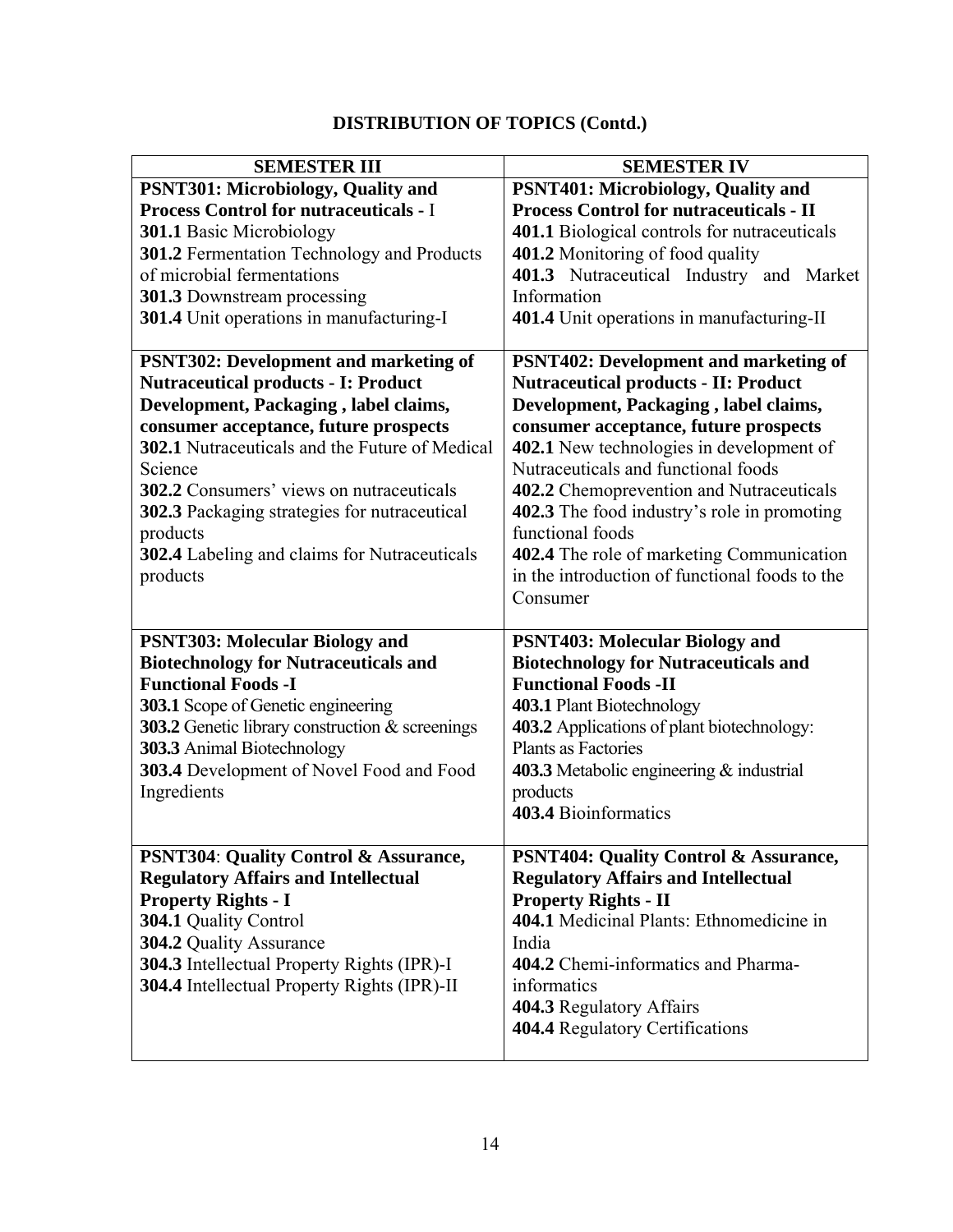# **M.Sc. Nutraceuticals: SYLLABUS IN DETAIL**

## **SEMESTER I**

## **PSNT101: Food Chemistry and Biochemistry I**

## **101.1 Carbohydrates: (15L)**

Structure, Function, Classification, Characteristic Reactions, physical and Chemical properties, Derivatives**,** Glycogen metabolism, its breakdown and synthesis, glycogen storage diseases, Glycolysis, gluconeogenesis, synthesis of oligosaccharides and Glycoproteins

# **101.2 Bioenergetics: (15L)**

Enthalpy, Entropy, Free energy, laws of thermodynamics as applied to biochemical systems, energy rich compounds (ATP, PEP), role of high energy phosphates in bioenergetics and energy capture, coupled reactions, Biological oxidation reduction, redox potentials, mechanism of oxidative phosphorylation

#### **101.3 Proteins and Lipids: (15L)**

**Proteins:** Essential and nonessential amino acids, peptide bond, structure, function, classification, denaturation of proteins, Metabolic breakdown and synthesis of amino acids, amino acids as synthetic precursors, heme biosynthesis, active amines, glutathione, Distribution of proteins, amount and type of proteins in food groups, protein concentrates, hydrolysates, textured vegetable proteins, proteins of egg, fish, milk, soya, Storage proteins of cereals and legumes, anti-freeze proteins, stress proteins.

Lipids : Classification, saturated and unsaturated, essential fatty acids, structure and function of acylglycerols, phospholipids, sphingolipids, glycolipids, steroids, Characterization of fatssaponification, iodine, acid, peroxide values, Fatty acid oxidation, biosynthesis of fatty acids, cholesterol, metabolism of prostaglandins, throboxanes, leukotrienes, lipoproteins

#### **101.4 Nucleic Acids: (15L)**

Structure of nucleotides, DNA, forms of DNA, replication, transcription and translation, gene regulation in prokaryotes and eukaryotes

Biosynthesis and degradation of purines and pyrimidines, salvage pathway,

Methods of studying Nucleic acids: Isolation of DNA & RNA, **PCR:** methodology and application in diagnosis and genome mapping. Nucleic acid hybridization, Nucleic acid sequencing, site directed mutagenesis, Northern, Southern. Western and dot blots.

Molecular Markers: RFLP, RAPD, AFLP, STS, SCAR, CAPS, SSCP microsatellites & QTL mapping. Application of molecular markers

**\_\_\_\_\_\_\_\_\_\_\_\_\_\_\_\_\_\_\_\_\_\_\_\_\_\_\_\_\_\_\_\_\_\_\_\_\_\_**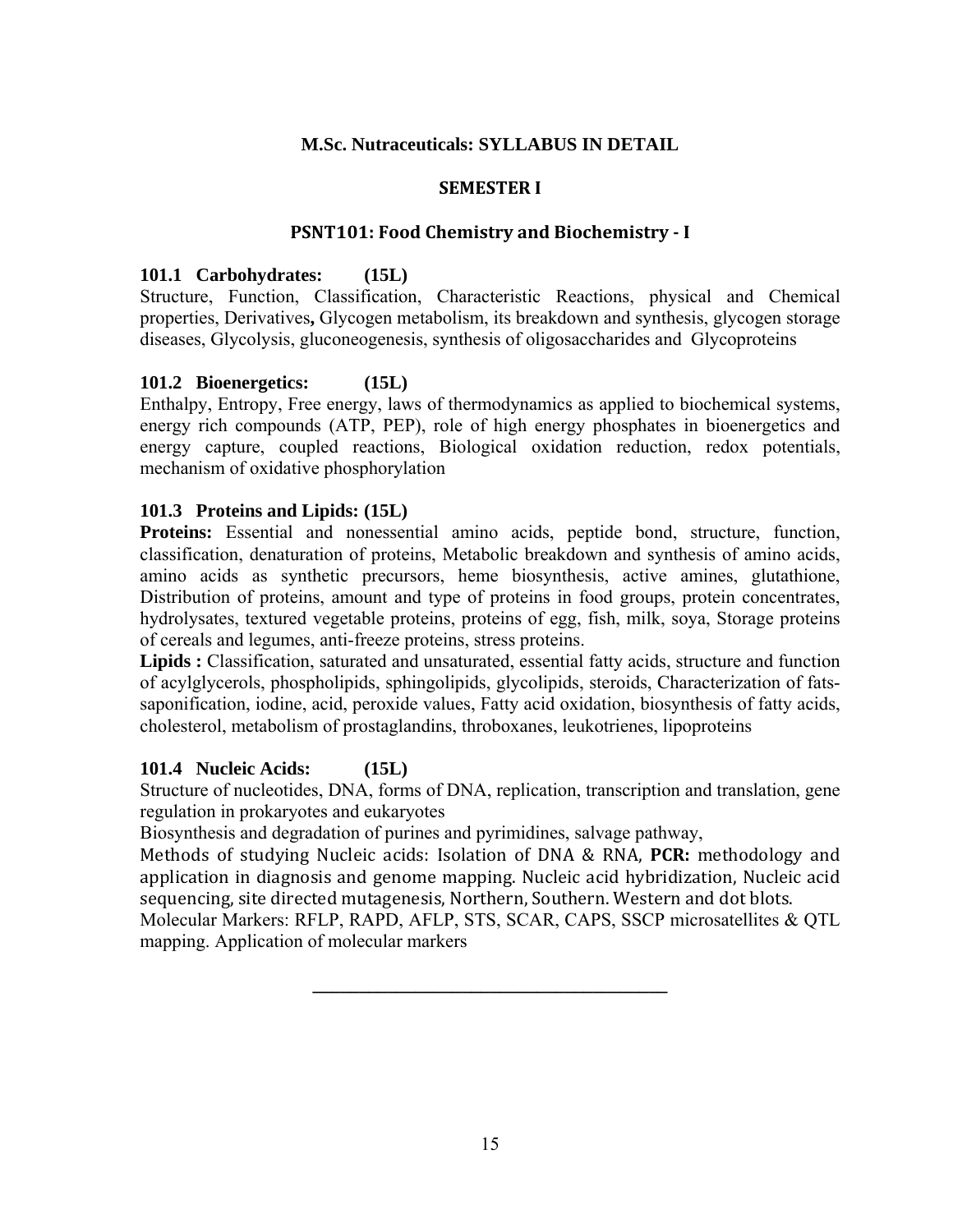### **PSNT102: Human Nutrition, Physiology and Clinical Dietetics -I**

#### **102.1 Metabolism of Carbohydrates, Lipids, Vitamins and Minerals: (15L**)

**Carbohydrate & Lipid Metabolism:** Food Sources, Digestion and Absorption, Alcoholic Fermentation, Formation of Lactate in Muscles, Hexose Monophosphate Shunt and its significance, Regulation of carbohydrate metabolism, Glycemic index, Lipid Metabolism: Functions and diet sources of fats. Digestion and absorption of lipids, ketone body formation and their utilization, Role of cholesterol and lipoproteins. **Vitamins and Minerals:** Functions of fat and water soluble vitamins and their deficiency, Vitamin like substances: Choline, Carnitine etc., Minerals: Dietary sources, metabolism, Nutritional significance, functions and deficiency of minerals and trace elements.

#### **102.2 Amino acid and Protein metabolism: (15L)**

Functions of proteins. Metabolism and synthesis of amino acids and proteins, Urea cycle, Food Proteins and their quality, Essential amino acids, Protein energy malnutrition, Methods of evaluating protein quality

#### **102.3 Nutritional Requirements: (15L)**

Recommended dietary allowances for different sections of population, Balanced Diet, Factors affecting BMR and energy requirements for different activities, Role of different nutrients in health and disease, Bioavailability, Nutrient Interactions, Energy Balance and Weight Control. Proximate composition of foods**:** Analysis of food items for calorific value, protein, carbohydrates, vitamins, minerals, finer contents, etc.

#### **102.4 Special Dietary Needs: (15L)**

Alterations in carbohydrates, protein and fat metabolism in certain conditions and nutrition needs, Nutritional requirements for different types of physical activities and sports, Special needs before and after certain intensive and prolonged sports (Pre-game and Post-game meals). Nutritional requirements of vulnerable sections such as infants, pregnant and lactating women, elderly and the dietary management. Malnutrition: Occurrence, manifestation, prevention and therapeutic measures including fortification. Formulation of Diet and Foods for Specific Needs.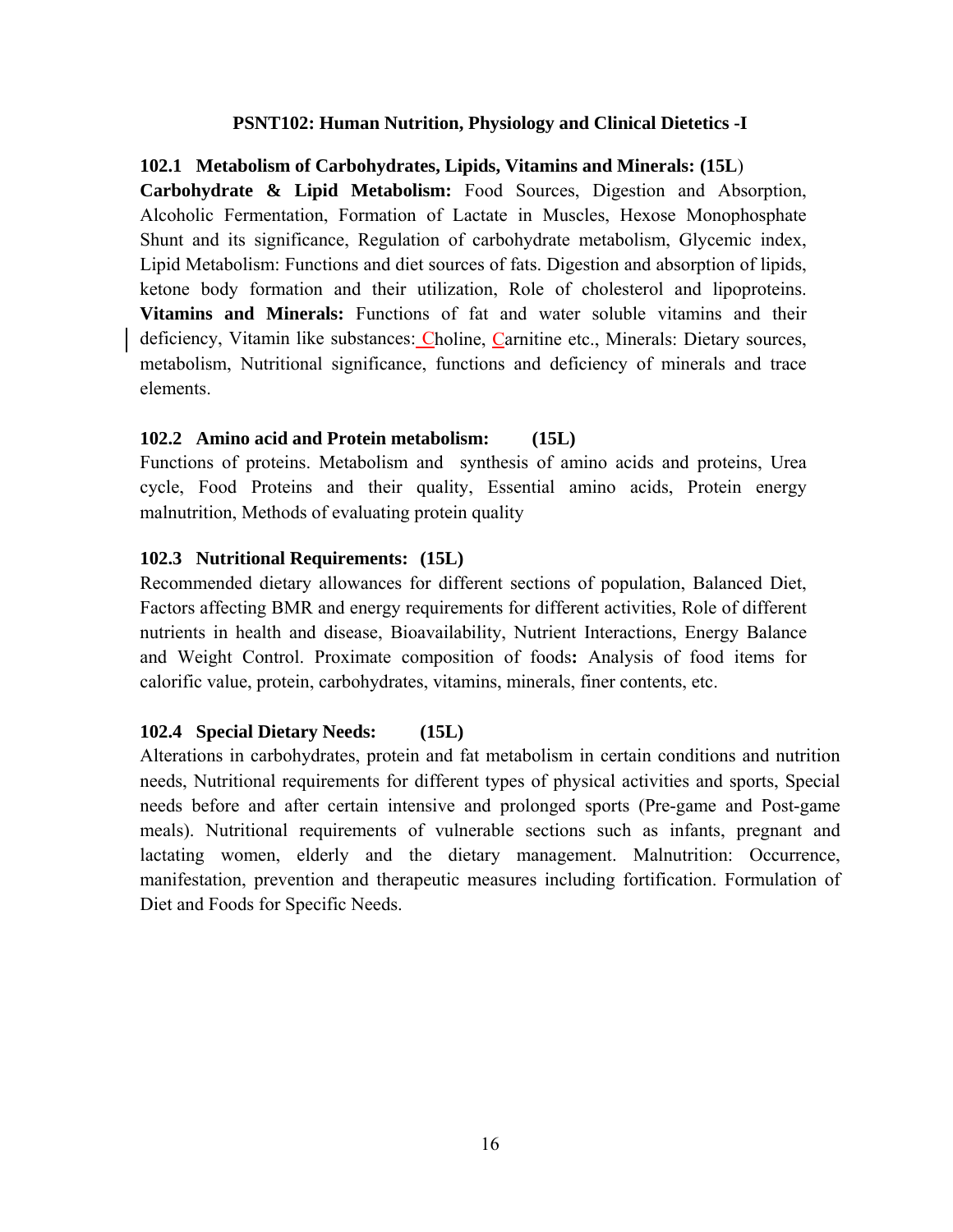# **PSNT103: Nutraceuticals and Functional Foods-I**

## **103.1 Introduction to Nutraceuticals as Science: (15L)**

Historical perspective, classification, scope & future prospects. Applied aspects of the Nutraceutical Science. Sources of Nutraceuticals. Relation of Nutraceutical Science with other Sciences: Medicine, Human physiology, genetics, food technology, chemistry and nutrition.

## **103.2 Properties, structure and functions of various Nutraceuticals: (15L)**

Glucosamine, Octacosanol, Lycopene, Carnitine, Melatonin and Ornithine alpha ketoglutarate. Use of proanthocyanidins, grape products, flaxseed oil as Nutraceuticals.

# **103.3 Food as remedies: (15L)**

Nutraceuticals bridging the gap between food and drug, Nutraceuticals in treatment for cognitive decline, Nutraceutical remedies for common disorders like Arthritis, Bronchitis, circulatory problems, hypoglycemia, Nephrological disorders, Liver disorders, Osteoporosis, Psoriasis and Ulcers etc. Brief idea about some Nutraceutical rich supplements e.g. Bee pollen, Caffeine, Green tea, Lecithin, Mushroom extract, Chlorophyll, Kelp and *Spirulina* etc.

# **103.4 Anti-nutritional Factors present in Foods: (15L)**

Types of inhibitors present in various foods and how they can be inactivated. General idea about role of Probiotics and Prebiotics as nutraceuticals. Recent advances in techniques & feeding of substrates. Assessment of nutritional status and Recommended Daily allowances.

#### **PSNT104: Biostatistics, Instrumentation and Biological Evaluation – I**

# **104.1 Biostatistics–I: (15L)**

General Account, Terms and Symbols used in Biostatistics, Methods of Sampling and Data Collection, Classification, Tabulation and Graphic Representation of Data, Types of Measures of Central Tendency; Mathematical Average; Averages of Position; Measures of Partition Values. Meaning of Dispersion; Range; Quartile Deviation; Mean Deviation; Standard Deviation; Significance of Difference in Means; Standard Error of Mean; Standard Error of Standard Deviation; Variance.

# **104.2 Biostatistics–II: (15L)**

Types of Theoretical Probability; Normal, Binomial and Poisson distribution, Tests of Significance -- Z- Test; Student's 't" Test; The Chi-Square Test. Types of Probability; types of Correlation; Properties of Coefficient of Correlation; Methods of Studying Correlation, Regression Analysis; Kinds of Regression Analysis, Vital Statistics **--** Measures of Vital Statistics; Measurement of Mortality; Life Tables.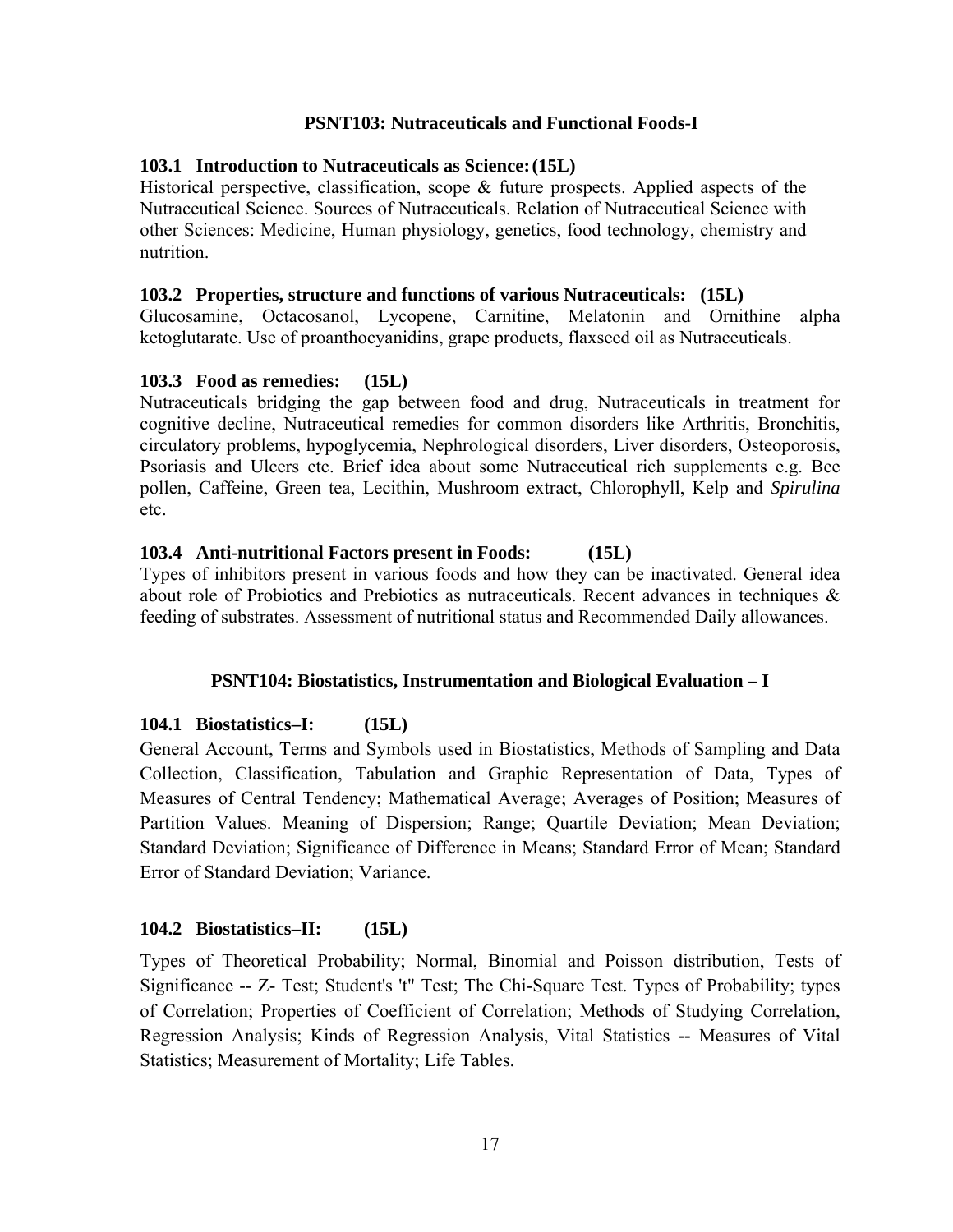# **104.3 Introduction to Instrumentation Techniques- I: (15L)**

Centrifuge techniques: zonal, density, gradient and ultra-centrifugation techniques and their applications. Electrophoresis: zonal, paper, gel electrophoresis and isoelectric focusing and their application.

## **104.4 Introduction to Instrumentation Techniques- II: (15L)**

Spectroscopy: Basic concepts, Beer-Lambert law & brief description of colorimetry, UV– VIS, IR, NMR, fluorescence, mass spectroscopy, flame photometry and x-ray diffraction.

# **PRACTICALS**

#### **PSNTP101**

- 1. Study of mitosis and meiosis from given plant/animal material.
- 2. Study of ANY TEN I P monographs and their identification using characteristic features of nutracuetically important plants like; *Phyllanthus emblica, Curcuma longa, Zinziber officinalis*, Solanaceae (*Withania somnifera)*, *Aloe vera*, Lilliaceae (*Alium sativum*), Lamiaceae (*Ocimum sanctum*), Apiaceae (*Coriandrum sps*) and Liliaceae (*Asparagus sps.*), *Centella asiatica*.
- 3. Study of following Parasites/Vectors/pests: Identification, Habits and control measures (museum specimens / slides): *Entamoeba histolytica, Taenia sps, Ascaris lumbricoides, Ancylostoma dueodenaei, Trichinella spiralis, Trichura trichuris,* Mosquito (*Culex and Anopheles*), House fly, Green bottle fly*,* Head Louse, Cockroach (*Periplanata & Blatta*), bed bug, *Mus* sps. (Mouse) and *Rattus* sps. (House rat)

#### **PSNTP102**

- 1. Problem solving using statistical software.
- 2. Reactions of mono, di and polysaccharides and their identification in unknown mixtures.
- 3. Determination of Acid value, Saponification and Iodine number of natural fats  $\&$ oils.
- 4. Estimation of proteins with Bradford's and other methods.

#### **PSNTP103**

1. Extraction and estimation of total sugars from food products (dairy product, fruit juices, bread).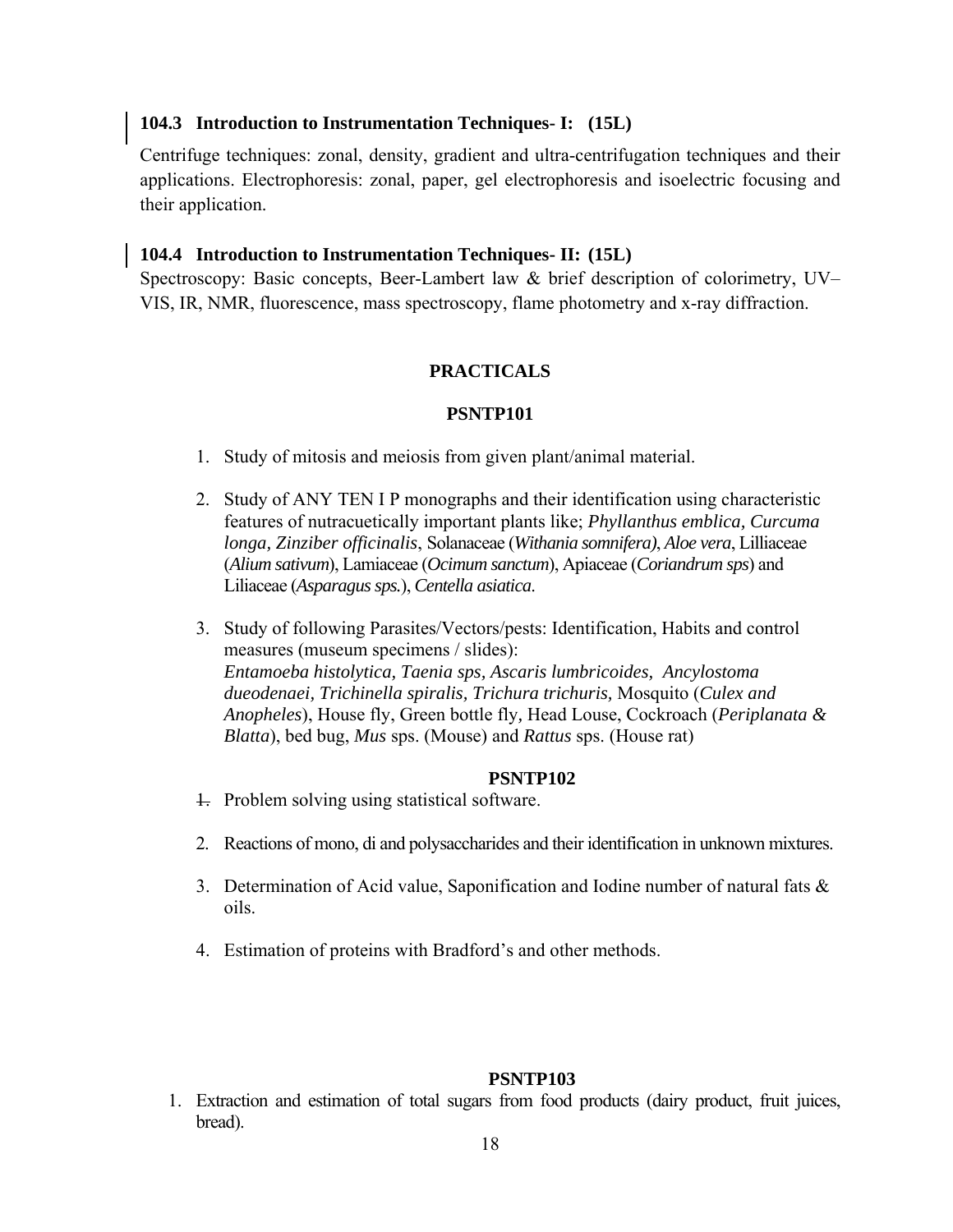- 2. Estimation of crude fat contents of foods by Soxhlet's method (Butter, Margarine, edible oil).
- 3. Estimation of total Nitrogen of foods by Kjeldahl and Micro Kjeldahl methods.
- 4. To separate the Milk proteins on Native and SDS gels.
- 5. To prepare plasmid DNA from given sample and its digestion by restriction enzymes and separation of DNA fragments by gel electrophoresis (Suitable teaching kits may be used)

#### **PSNTP104**

- o Students must submit a Report of the Industrial Visits and a Field Note Book of their Visits.
- o Students must make a presentation on the allotted topic

#### **SEMESTER II**

#### **PSNT201: Food Chemistry and Biochemistry - II**

#### **201.1 Enzymes, Vitamins, Minerals, Flavors: (15L)**

**Enzymes :** Characteristics of Enzymes as biological catalysts , classification, nomenclature, cofactors, mechanism of action, inhibitions- Competitive and non-competitive, definition of unit of enzyme activity, regulation of enzyme activity, Isoenzymes, immobilized enzymes abzymes, synzymes. **Vitamins:** Structure of water and fat soluble vitamins, plant animal sources, vitamins as coenzymes, deficiency of vitamins. **Flavours :** Natural and synthetic flavors, food colors, types properties, regulatory aspects, safety issues

#### **201.2 Food preservation- Principles and Techniques: (15L)**

**Water:** Functions of water in body and its regulation. Solution interactions, water in food, water activity; Osmolarity, Relation between viscosity and temperature; Acid, base and pH. **Food stability:** freezing, lyophilization, air drying and shelf life. Gels and emulsions. **Contamination and microbial spoilage** of various food products**:** Milk and milk products; eggs and poultry, fish, breads and cereals, meat, canned foods, vegetables and fruits. Food borne infections and intoxications. Methods of food preservation. **Radiation and Food Preservation:** Role of radiation in food preservation. Principles underlying destruction of microorganisms by irradiation. Effect of irradiation on food constituents. Legal status of food irradiation.

#### **201.3 Membrane Biochemistry and Biochemistry of tissues: (15L)**

**Membrane Biochemistry:** Structure, supramolecular architecture , transport of substances through membranes- passive, active, facilitated, Molecular mechanism of signal transduction- gated ion channels, G protein coupled receptors and second messengers, cellcell interaction. **Biochemistry of tissues:** Biochemistry of muscle, bone and nerve, collagen metabolism**.**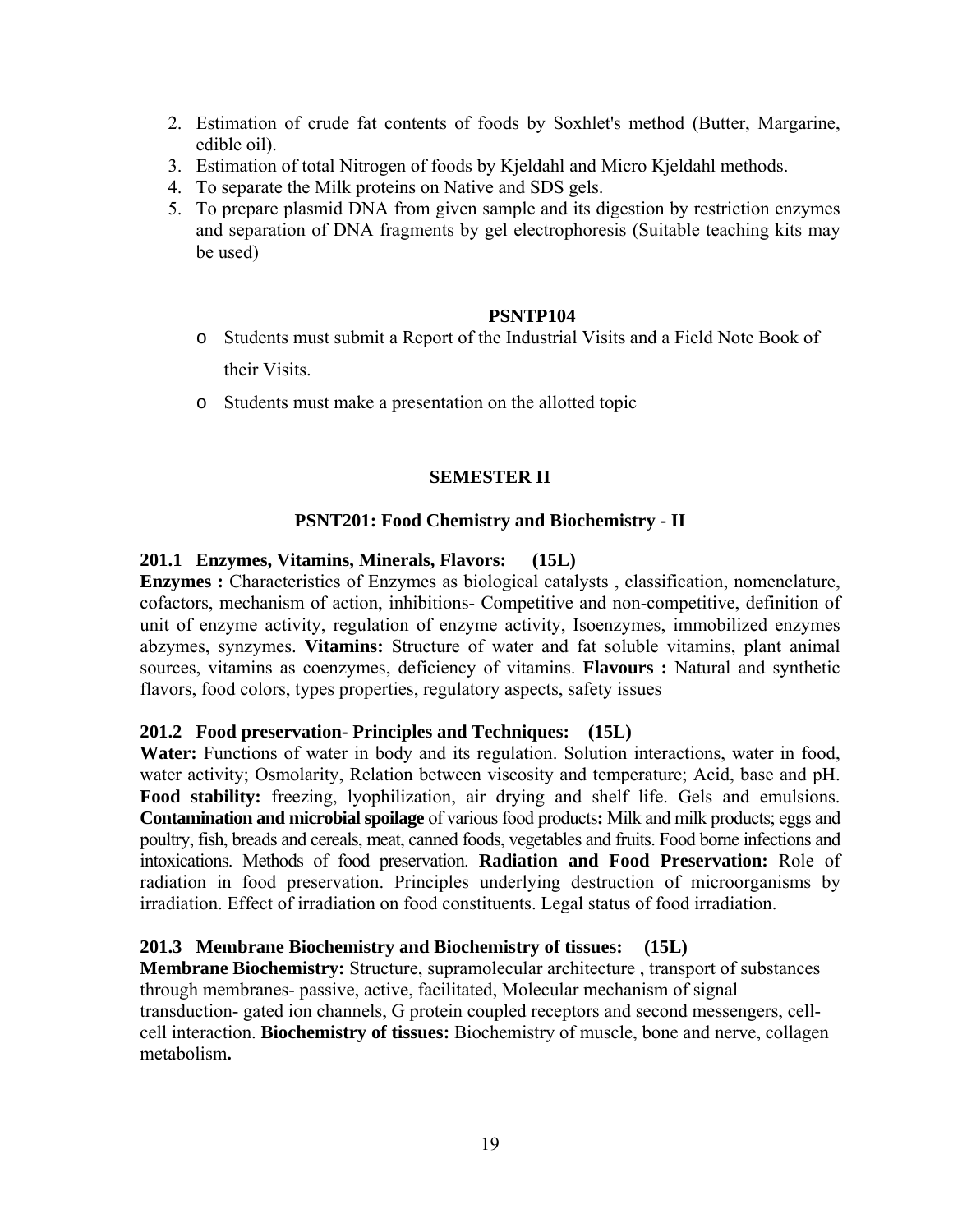# **201.4 Endocrinology: (15L)**

Characteristics, classification of hormones and hormone receptors, location of glands, Mechanism of hormone action, second messengers, Biosynthesis, transport and metabolic effects of hormones.

# **PSNT202: Human Nutrition, Physiology and Clinical Dietetics -II**

**\_\_\_\_\_\_\_\_\_\_\_\_\_\_\_\_\_\_\_\_\_\_\_\_\_\_\_\_\_\_\_\_\_\_\_\_\_\_\_\_\_\_\_\_\_\_\_**

**202.1 Human physiology – I: (15L)**  Functions of skeletal system. Digestive system; different parts, secretory & digestive functions of salivary glands, stomach, pancreas, liver  $\&$  intestine. Circulatory system: structure and function of heart. Composition & function of blood, coagulation of blood, Rh factor & Blood Groups, hypertension. Respiratory system; Respiratory organs, gaseous exchange, laryngitis, pharyngitis, & asthma (in brief). Reproductive system in male & female

and related disorders; sex hormones.

**202.2 Human physiology– II: (15L)**  Function of kidney, urine formation, haematourea and uremia. Nervous System: Function of various parts of Brain: spinal cord, hypothalamus, cerebrospinal fluid, cerebral cortex; reflex action and coma. Physiology of vision, taste  $\&$  smell. Endocrine glands: Functions and disorders of thyroid, parathyroid, adrenal and pituitary glands.

# **202.3 Disease and Nutrition - I: (15L)**

Role of diet in hypertension, heart diseases and their prevention, Nutrition in certain conditions like peptic ulcers, diarrhoea, hepatitis. Malabsorption syndrome including intolerances and allergies.

# **202.4 Disease and Nutrition - II: (15L)**

Functions of dietary fibre, soluble and insoluble in control of certain disease conditions like diabetes, cancer, heart diseases etc. Effect of drugs on ingestion, digestive absorption & metabolism of nutrients, Effect of food nutrients & nutritional status in drug dosage & efficacy.

# **PSNT203: Nutraceuticals and Functional Foods-II**

**\_\_\_\_\_\_\_\_\_\_\_\_\_\_\_\_\_\_\_\_\_\_\_\_\_\_\_\_\_\_\_\_\_\_\_\_\_** 

# **203.1 Functional Foods – I: (15L)**

Functional Foods-1: Definition, Relation of functional foods & Nutraceutical (FFN) to foods & drugs. Applications of herbs to functional foods. Concept of free radicals and antioxidants; Nutritive and Non-nutritive food components with potential health effects. Effect of processing on Nutrients.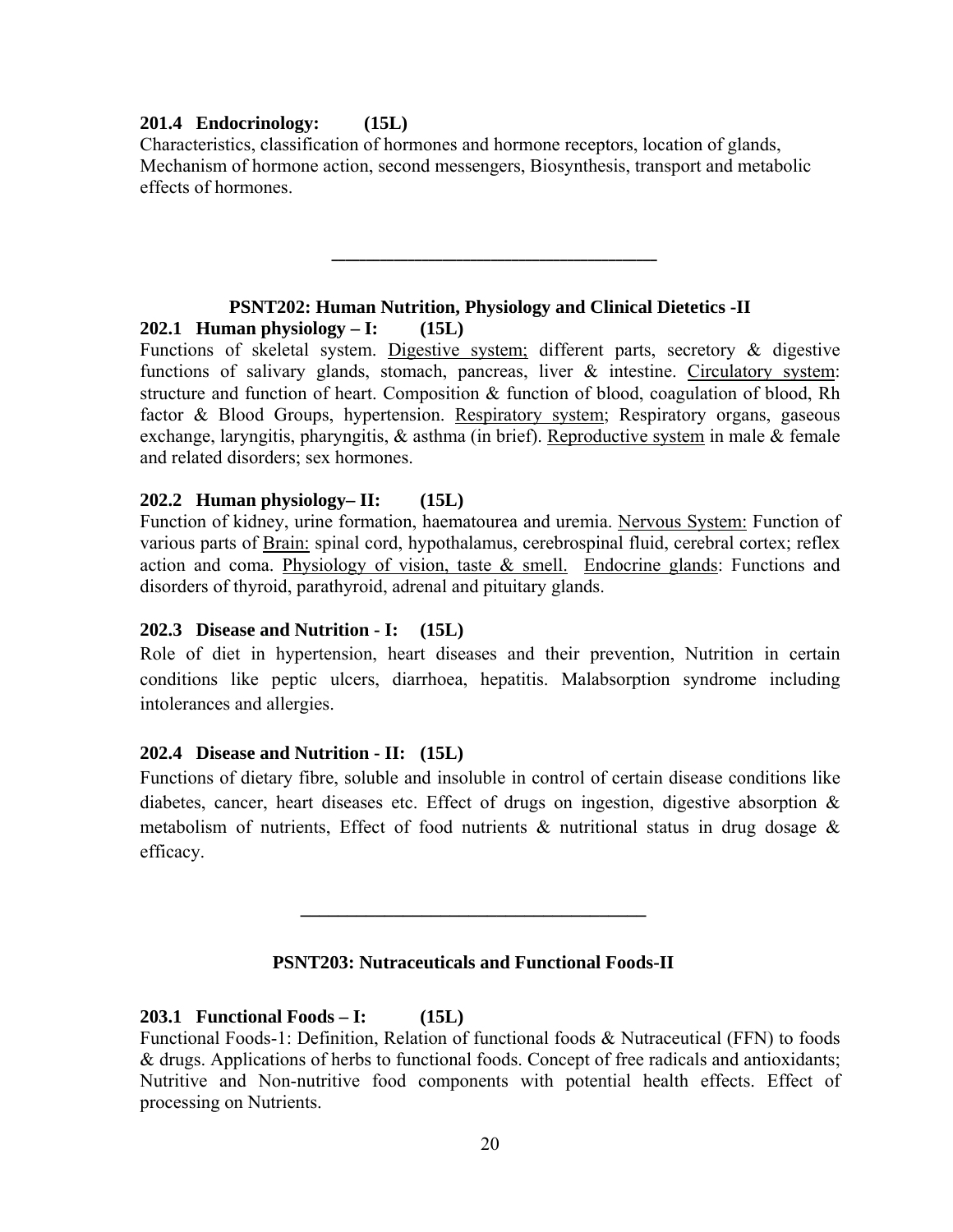Soy proteins and soy isoflavones in human health; Role of nuts in cardiovascular disease prevention. Functional foods from wheat and rice and their health effects. Role of Dietary fibers in disease prevention.

# **203.2 Functional Foods – II: (15L)**

Sources and role of Isoprenoids, Isoflavones, Flavonoids, carotenoids, Tocotrienols, polyunsaturated fatty acids, sphingolipids, lecithin, choline. terpenoids. Vegetables, Cereals, milk and dairy products as Functional foods. Health effects of common beans, *Capsicum annum*, mustards, Ginseng, garlic, grape, citrus fruits, fish oils, and sea foods.

# **203.3 Nutritional Genomics - I: (15L)**

Production technology for recombinant therapeutic products using *E.coli* with examples like human insulin, growth hormones, interferons, erythropoietin.

# **203.4 Nutritional Genomics – II: (15L)**

Plants as bioreactors as a tool for production of Nutraceuticals. 'Tailor-made' carbohydrates and lipids of plant and non-plant origin. Transgenic plants for the large scale production of proteins for pharmaceutical and industrial uses. Plants as an alternative for biotransformation of raw materials into special chemicals.

# **PSNT204: Biostatistics, Instrumentation and Biological Evaluation - II**

# **204.1 Biological testing and bioassays: (15L)**

Testing drugs *in-vitro* and *in-vivo,* Sampling for microbiological assays, Laboratory set up for microbiological testing, Microbiological Assays, Microbiological testing for Nutraceuticals, Evaluation of toxicity and safety for new products, emerging new models for testing the claims.

#### **204.2 Organoleptic responses: (15L)**

Basics of organoleptic responses, evaluation methodologies for taste, aroma, etc.

# **204.3 Preclinical testing and clinical trials: (15L)**

Basic Toxicology, Acute Toxicity studies, Multiple exposure studies, Basic Pharmacology and pharmaceutical chemistry, Phases of clinical trials, Metabolism studies, Clinical trials and Regulatory affairs.

# **204.4 Advanced Instrumentation Techniques: (15L)**

Radio-isotopic techniques:- Nature of radioactivity properties of alpha, beta & gamma rays. Application of radio-isotopes. Measurement of radioactivity and radiation hazards. Chromatography: Paper, TLC, adsorption, ion exchange, gel filtration, affinity, GC & HPLC. General idea about hyphenated techniques in chromatography. Techniques of cellular fractionation.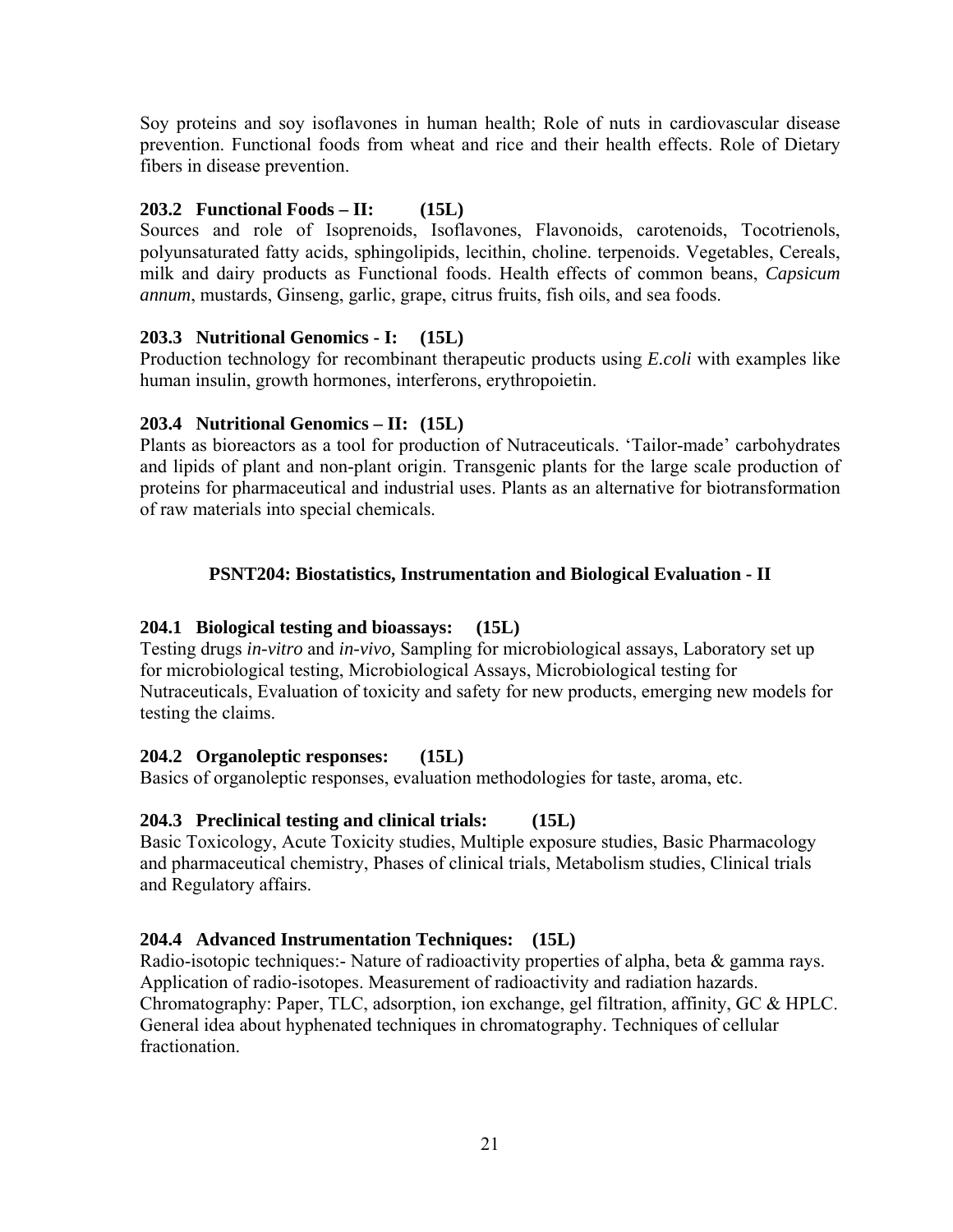# **PRACTICALS PSNTP201**

- 1. TLC separation of Plant pigments Curcumin and carotene.
- 2. To isolate DNA and RNA from given plant/animal material and estimate DNA by Diphenylamine (DPA) method and RNA by Orcinol reagent.
- 3. Extraction, purification and evaluation of activity of any one digestive enzyme (e.g. Beta amylase from sweet potato.)
- 4. Estimation of crude fiber/pectic substances from plant material.

# **PSNTP202**

- 1. Estimation of ascorbic acid from lemon & amla juice by titration method.
- 2. Estimation of Ca, Na and K in various foodstuffs by flame photometry.
- 3. Detection and estimation of metals ANY ONE from Fe, Cu, Zn, Mg, Se, and ANY ONE from - As, Hg, Pb,
- 4. Assessment of purity and quality using appropriate standard tests for the following ;
- Milk and Paneer
- Butter/ ghee and hydrogenated fat (Vanaspati Ghee)
- Spices and condiments
- Tea and coffee
- Fruit juice
- Pulses
- 5. Estimation of bio burden by Viable Count method.

# **PSNTP203**

- 1. To study nutritional composition (Proteins, carbohydrates, lipids, vitamin C and presence of secondary metabolites) of the following: Bee honey, Mushrooms, dairy products, Beans, Spinach, Carrot, Apple, Amla, Pineapple, Papaya, Lentil and Soya.
- 2. Extraction and estimation of oil or crude fat content in oil seeds.
- 3. Estimation of total phenols and chlorogenic acid (Phenolic compound) in plant material.
- 4. Qualitative test for tannins, phenolics and alkaloids using TLC.
- 5. To estimate cholesterol content in given sample by Lievermann-Burchard method.

# **PSNTP204**

- o Students must submit a Report of the Industrial Visits and a Field Note Book of their Visits.
- o Students must make a presentation on the allotted topic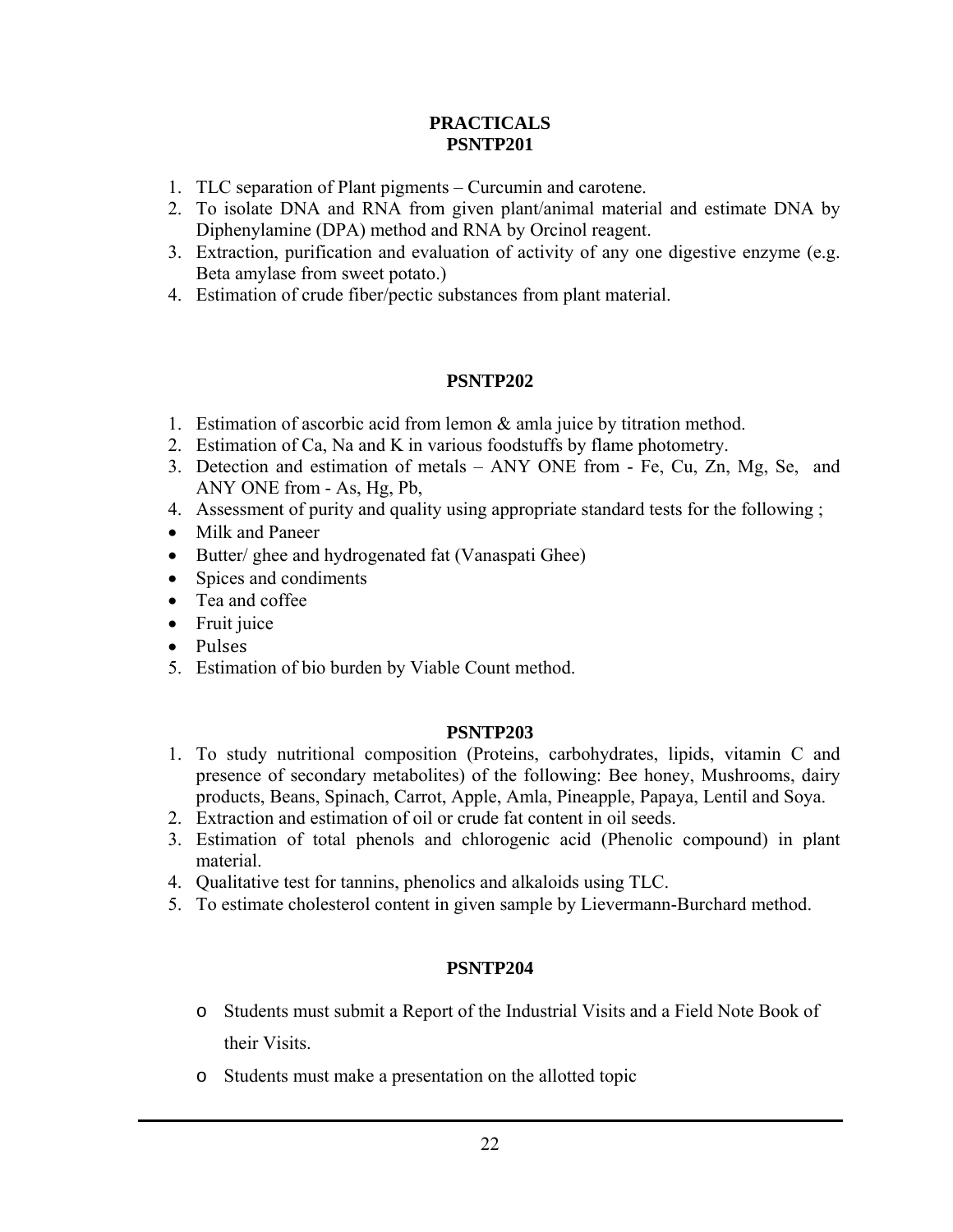#### **SEMESTER III**

# **PSNT301: Microbiology, Quality and Process Control for nutraceuticals - I**

## **301.1 Basic Microbiology: (15L)**

Microbial Cell structure, Study of Characteristics of microorganisms: microscope and microscopic methods, morphology, cultivation, reproduction and growth (growth curve), isolation techniques, Culture media, Culture preservation, Biosynthetic pathways for nutraceuticals, mutation and genetics for strain improvement), Sterilization methods physical, chemical methods and use of antibiotics,

#### **301.2 Fermentation Technology: (15L)**

Submerged fermentation, Media for microbial fermentation, nutritional requirements, environmental requirements, medium formulation and optimization for cell growth and product formation, Scale up of a microbial process, Bioreactor designs and types of bioreactors, process parameters, sterility and contamination control, aeration and agitation, primary and secondary metabolites, Solid state fermentations. **Products of microbial fermentations**: Organic acids, amino acids, organic acids, vitamins, nucleosides and nucleotide, enzymes**,** Probiotics, Fermented Food—development and use of microbial starters, Production of yeast biomass, cheese, beer yogurt, PUFA, Arachidonic acid, γ-Linolenic acid.

## **301.3 Downstream processing: (15L)**

Product recovery and downstream processing: Separation techniques, centrifugation, precipitation, purification processes like chromatographic techniques ultra-filtration, ion exchange, Tangential flow filtration, micro and nanofiltration techniques, reverse osmosis, etc.

#### **301.4 Unit operations in manufacturing-I: (15L)**

Various heating processes and heat transfer mechanisms. Mass transfer operations: drying, evaporation, concentration, particle size reduction micronization, solvent extraction, filter pressing operation, filtration, centrifugation, and crystallization.

# **PSNT302: Development and marketing of Nutraceutical products - II: Product Development, Packaging, label claims, consumer acceptance, future prospects**

#### **302.1 Nutraceuticals and the Future of Medical Science: (15L)**

Increasing role of Nutraceuticals in management of health and diseases, development of designer foods for specific chronic diseases like diabetes, cardiovascular diseases, AIDS and degenerative diseases like Parkinson, functional foods for specific sports, oligosaccharides, dietary fibers of microbial and plant origin as Nutraceuticals of future, Role of changing food preferences and globalization on selection of Nutraceutical products.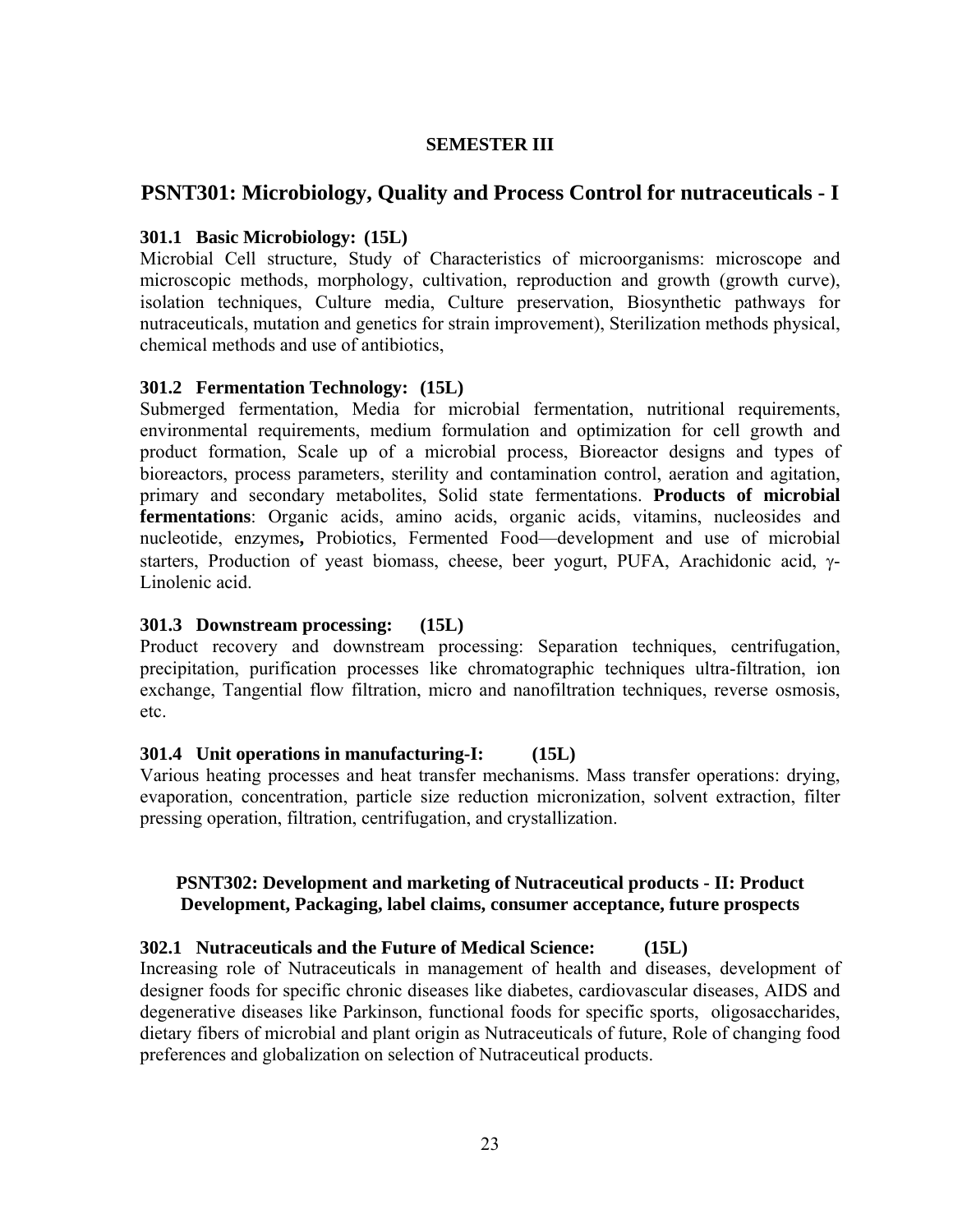# **302.2 Consumers' views on nutraceuticals: (15L)**

Consumer as a layman when it comes to technical jargon, Need to look back and then forward for industry when it is nomenclature for new product, Categories of concepts, media messages and evolving communication techniques for effectively conveying the information, the Consumer view on function Nutraceuticals, What is the level of awareness of consumers today?, What are the barriers to acceptance by the consumer? - Value added? credibility? Ethical issues? What is in the best interest of consumer?

## **302.3 Packaging strategies for nutraceutical products**: **(15L)**

Introduction to packaging, plastic as packaging material- structure, optical and mechanical properties of plastic, paper and paper-based packaging material, glass packaging material, concept of aseptic packaging of foods or Nutraceuticals, packaging of dairy products, cereals and snack foods. The changing scenario in food and pharma industry regarding quality standards and its compliance

# **302.4 Labeling and claims for Nutraceuticals products**: **(15L)**

Overview of dietary supplements labeling, need for specific regulation governing dietary supplements, outline for compliance review of dietary supplements compliance label review , designation of ingredients, nutrition labeling for dietary supplements with examples like labeling and claims for multiple vitamins, dietary supplements, amino acids, herbs, etc., Nutritional content claims, health claims and exemption from FDA requirements, Dietary supplements labeling issues, regulatory agencies views on label claims.

# **PSNT303: Molecular Biology and Biotechnology for Nutraceuticals and Functional Foods - I**

#### **303.1 Scope of genetic engineering: (15L)**

Scope of Genetic engineering, Genetic engineering guidelines, Restriction enzymes: Nomenclature & classification. Gene cloning vector for animals and plants-- Plasmids, bacteriophages, phagemids, cosmids, Artificial chromosomes. cDNA synthesis and cloning, mRNA enrichment, reverse transcription, DNA primers, linkers, adapters.

#### **303.2 Library construction & screenings: (15L)**

Cloning interacting genes, differential expression of genes. Gene with tissue specific expression, mutant complementation. Vector engineering & codon optimization, host engineering, Application of cloning in human health and Crop improvement. Brief idea about Bioremediation. In-vitro transcription & translation expression in bacteria, yeast, insects, mammalian cells & plants. Antisense technology and ribozyme technology.

#### **303.3 Animal Biotechnology: (15L)**

Evolution and development of cell lines,. Equipment & materials for animal cell culture, culture media, role of various constituents of culture media. Basic techniques of mammalian cell culture, *in-vitro* maintenance of cell cultures, cell synchronization. Cell transformation, cloning & micro manipulation, cell growth phase, growth cycle, cell cycle time, measurement of viability, cytotoxicity, apoptosis, stem cell culture. *In-vitro* fertilization & embryo transfer technology and transgenic animals.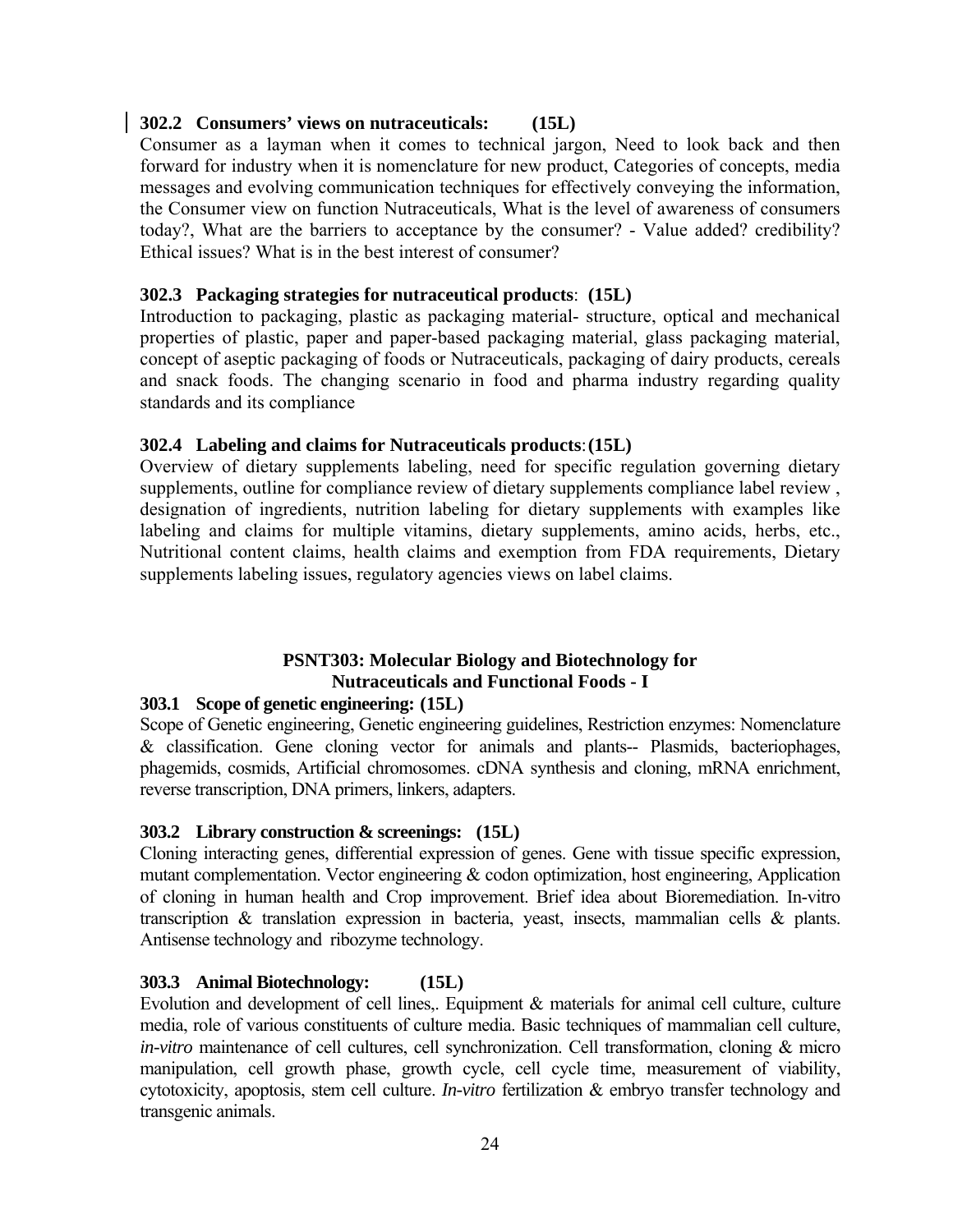#### **303.4 Development of Novel Food and food Ingredients: (15L)**

Polysaccharides, low caloric sweeteners. Naturally produced flavor modifiers, Single Cell Proteins, Marine algae as food supplements, Food supplements and food Ingredients as byproducts – Fishery, poultry/animal husbandry and agriculture/dairy industries.

#### **PSNT304: Quality Control & Assurance, Regulatory Affairs and Intellectual Property Rights - I**

#### **304.1 Quality Control: (15L)**

Introduction, what is QC? Requirements for implementing QC, QC concepts in Nutraceuticals and food products, Label claims and their support.

#### **304.2 Quality Assurance: (15L)**

Introduction, What is QA? Requirements for implementing QA, QA concepts in Nutraceuticals and food products, Personnel Responsibilities in QA

#### **304.3 Intellectual Property Rights (IPR)-1: (15L)**

Definition, WTO, Need for harmonization of laws related to IPR, TRIPs and introduction to the articles in TRIPs document, types of TRIPs- patents, copy rights, trademarks, logos, service marks, geographical indicators, Impact of IPR on global trade and economies of poor countries, Filing of patents: Criteria to be satisfied like patentability, inventiveness, nonobviousness, novelty, utility, sufficiency of disclosure, etc. Benefits of creating and / or owning patents.

#### **304.4 Intellectual Property Rights (IPR)-2: (15L)**

International Agreements related to patents: Paris Convention, Budapest treaty, PCT. Patent offices and their role in patenting, Indian patent laws, Mail box provision, Exclusive marketing rights, prevention of evergreening of patents, etc. patent management including lab documentation, pre- and post-grant opposition and servicing of patents.

#### **PRACTICALS**

#### **PSNTP301**

- 1. Estimation of preservatives and antioxidants from food sample.
- 2. Estimation of protein quality using any one method.
- 3. Separation and identification of essential amino acids by TLC from given food sample.
- 4. Fractionation of proteins from given sample (milk / Soya milk / Liver homogenate) using ammonium sulphate precipitation.
- 5. To study the gluten formation and factors affecting them.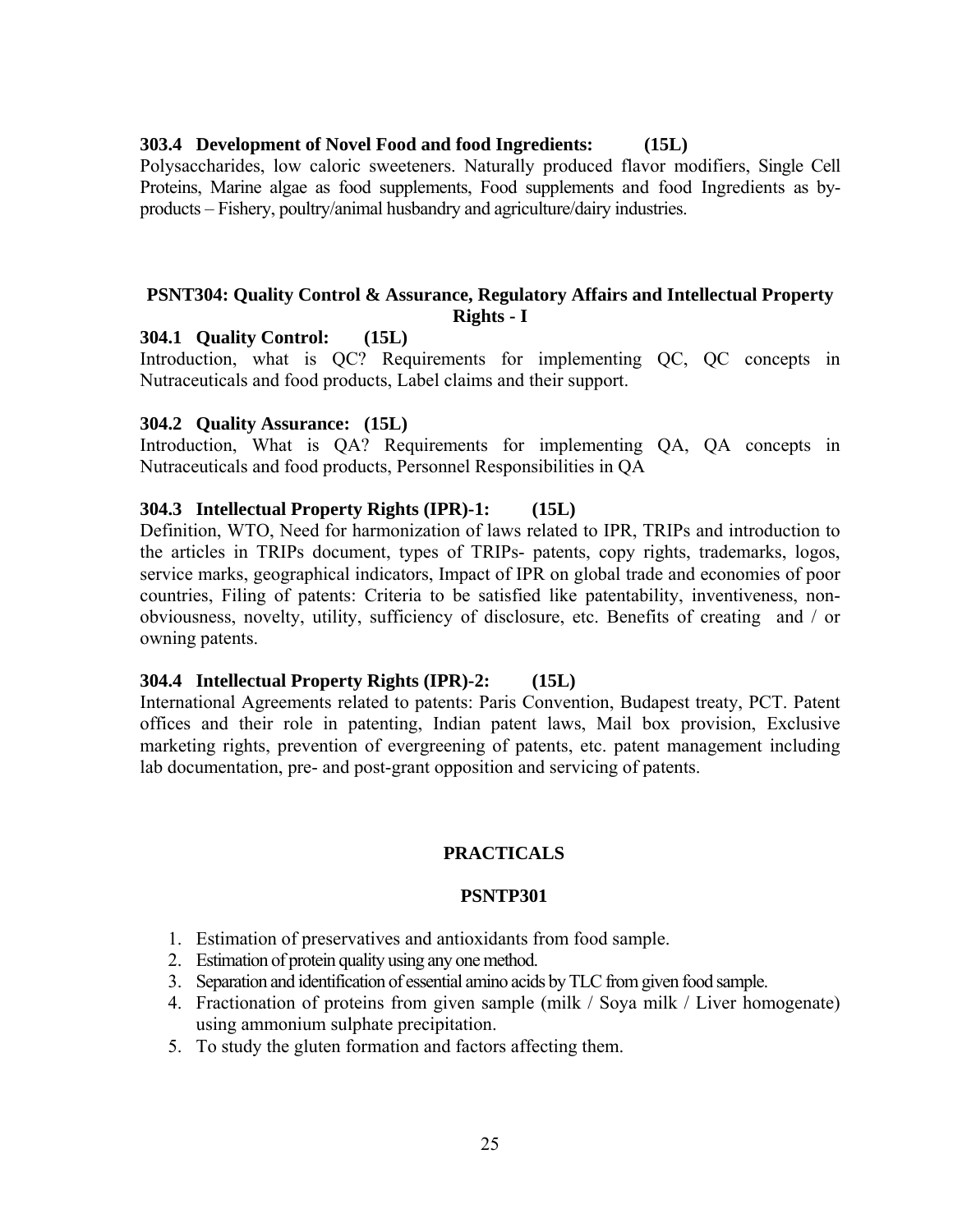### **PSNTP302**

- 1. Demonstration of the following;
	- a. Demonstration of PCR
	- b. Demonstration of Automated DNA sequencing.
- 2. To prepare a market survey report on the any one Nutraceutical functional food product.
- 3. Preparation of Functional food/ Nutraceutical product (Any Four)
	- a. Rich in Vitamins
	- b. Rich in Minerals
	- c. Rich in proteins
	- d. Rich in carotenoids and vitamin A
	- e. Rich in medicinally important secondary metabolites
	- f. Rich in antioxidants

# **PSNTP303**

- 1. Isolation and estimation of Vitamin B2 by HPLC
- 2. HPLC estimation of Eugenol from Clove and clove oil.
- 3. TLC estimation of piperine from Pepper.
- 4. Extraction of free amino acid in given sample
- 5. Estimation of Curcumin/Lycopene.
- 6. Estimation of choline.

#### **PSNTP304**

- The project should involve industrial training/ project work of 8 to 12 weeks period
- Project must involve application of knowledge and skills as prescribed in the syllabus and data evaluation must involve application of biostatistics.
- Students must submit a project report covering the work undertaken.
- The project report (including mentors report) and observations / data generated will be presented and defended before the panel of examiners

#### **SEMESTER IV**

**\_\_\_\_\_\_\_\_\_\_\_\_\_\_\_\_\_\_\_\_\_\_\_\_\_\_\_\_\_\_\_\_\_\_\_\_\_\_\_\_\_\_** 

#### **PSNT401: Microbiology, Quality and Process Control for nutraceuticals - I 401.1 Biological controls: (15L)**

Need and packaging containers for packaging (glass, metal, plastics, molded pulp and aluminum foil), dispensing devices

#### **401.2 Monitoring of food quality: (15L)**

Microbiological quality control for Nutraceuticals.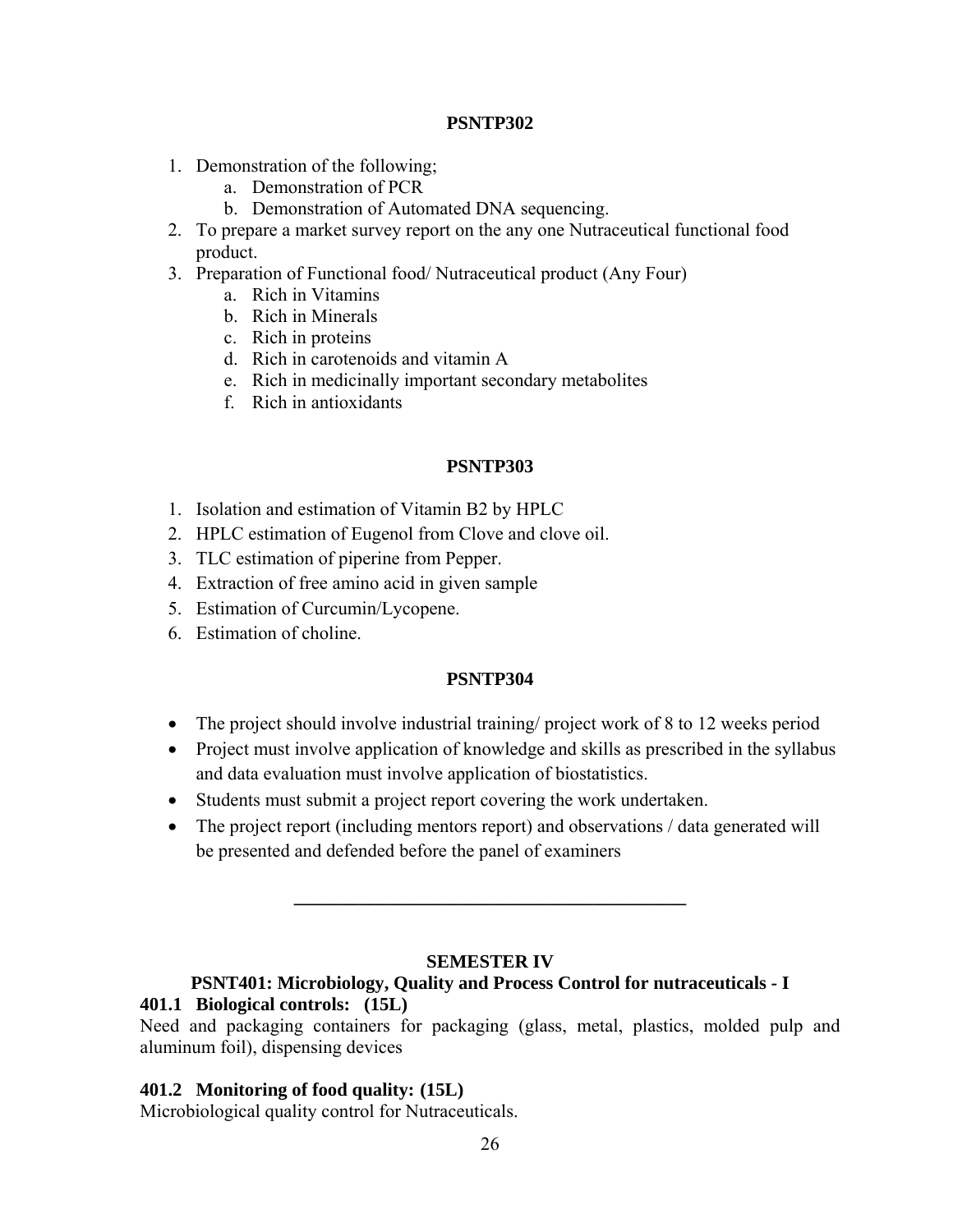# **401.3 Nutraceutical Industry and Market information: (15L)**

Nutraceutical industries in India and abroad (study of 10 reputed Indian and International industries involved in production and development of Nutraceuticals and functional foods).

# **401.4 Unit Operations in Manufacturing- II**: **(15L)**

Procurement of herbal raw material, preservation and storage of herbal raw material, Processing techniques for nutraceutical ingredients to be obtained from leaves, flowers, bark/stem, fruits, seeds and animal tissue.

# **PSNT402: Development and marketing of Nutraceutical products - II: Product Development, Packaging, label claims, consumer acceptance, future prospects**

# **402.1 New technologies in development of Nutraceuticals and functional foods**: **(15L)**

Supercritical food extraction technology-basics and application for extraction of nutraceuticals from various sources, Application of pressurized low polarity water extraction, use of membranes separation technology, distillation and dehydration technologies, application of bioprocess technology for production and enhancement of properties of nutraceuticals.

# **402.2 Chemoprevention and Nutraceuticals: (15L)**

Role of chemoprevention in health, Role of nutraceuticals in management of health and disease, whether nutraceutical will compliment or replace drugs in management of health and curing of diseases.

#### **402.3 The food industry's role in promoting functional foods: (15L)**

Introduction about what is considered as functional food as against ordinary food, use of functional food to improve /maintain health, treatment of diseases, slowing of biological ageing, etc., Will the nutraceutical be introduced as replacement of current food or it will be an addition?, Role of FDA in release of new nutraceutical, moral responsibility of food industry, impact of NLEA on claims to be made by industry, Problems associated with advertising of nutraceuticals.

#### **402.4 The role of marketing Communication in the introduction of functional foods to the Consumer: (15L)**

Introduction to marketing and consumer buying behavior, food purchase habits of people, The basics of communication processes used to convey the message- written and oral communication, Legislation and its impact on advertising and labeling of nutraceuticals, how to do targeting of food with a health message? How to communicate health claims for functional foods? Importance of sensory quality & food acceptance by consumers, the art and science of consumer persuasion.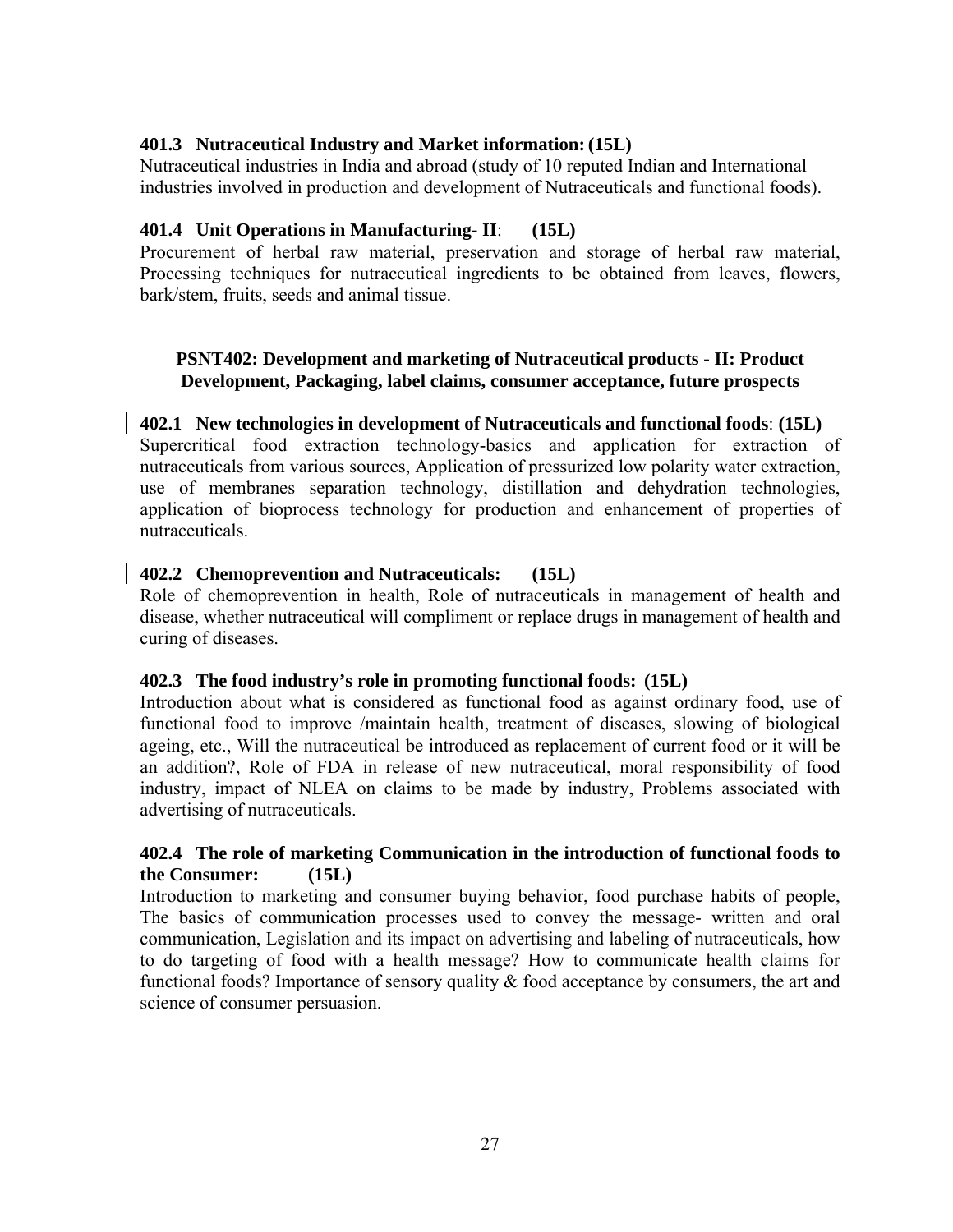## **PSNT403: Molecular Biology and Biotechnology for Nutraceuticals and Functional Foods – II**

# **403.1 Plant Biotechnology**: **(15L)**

Plant tissue culture, micropropagation, meristem, shoot apices, embryo culture, embryo rescue, production of haploid plants, somatic hybridization, somaclonal variations, plant transformation by T & R plasmids & viruses. Direct DNA transfer methods. Transgene stability & genes silencing.

## **403.2 Plants as factories: (15L)**

For the production of Nutraceuticals. Commercial transgenic crops like herbicide resistant soybean, maize, vegetables, fruit crops, golden rice.

# **403.3 Metabolic engineering & industrial products: (15L)**

Control mechanism & manipulation of phenyl propanoid pathway and Shikimate pathway, alkaloids, industrial enzymes, biodegradable plastics, therapeutic proteins.

# **403.4 Bioinformatics: (15L)**

History, Scope and Importance of Bioinformatics, Sequencing Development; Applications of Bioinformatics; Challenges and Opportunities.

# **PSNT404: Quality Control & Assurance, Regulatory Affairs and Intellectual Property Rights – II**

# **404.1 Medicinal Plants: Ethnomedicine in India**: **(15L)**

Traditional Herbal Medicines for Healthcare and Management of Human Diseases, Future of Ethnobiology, Biopiracy of Medicinal plants; Importance of traditional medicine in future materia-medica of world.

#### **404.2 Chemi-informatics and Pharma-informatics: (15L)**

Use of Chemical Libraries; Discovering a Drug, Target, Identification and Validation.

# **404.3 Regulatory Affairs: (15L)**

Regulatory aspects of functional products. Marketing issues for functional foods and Nutraceuticals, Salient features of The prevention of Food Adulteration Act 1954 (India) and The Food Safety & Standards Act, 2006 (34 of 2006). International laws pertaining to safety of nutraceuticals.

#### **404.4 Regulatory certifications: (15L)**

FPO regulations, Manufacturing guidelines, Manufacturing and marketing licenses, AGMARK, Green Label certification, Organic food certifications, Certifications for GMFs. Export regulations for Nutraceuticals.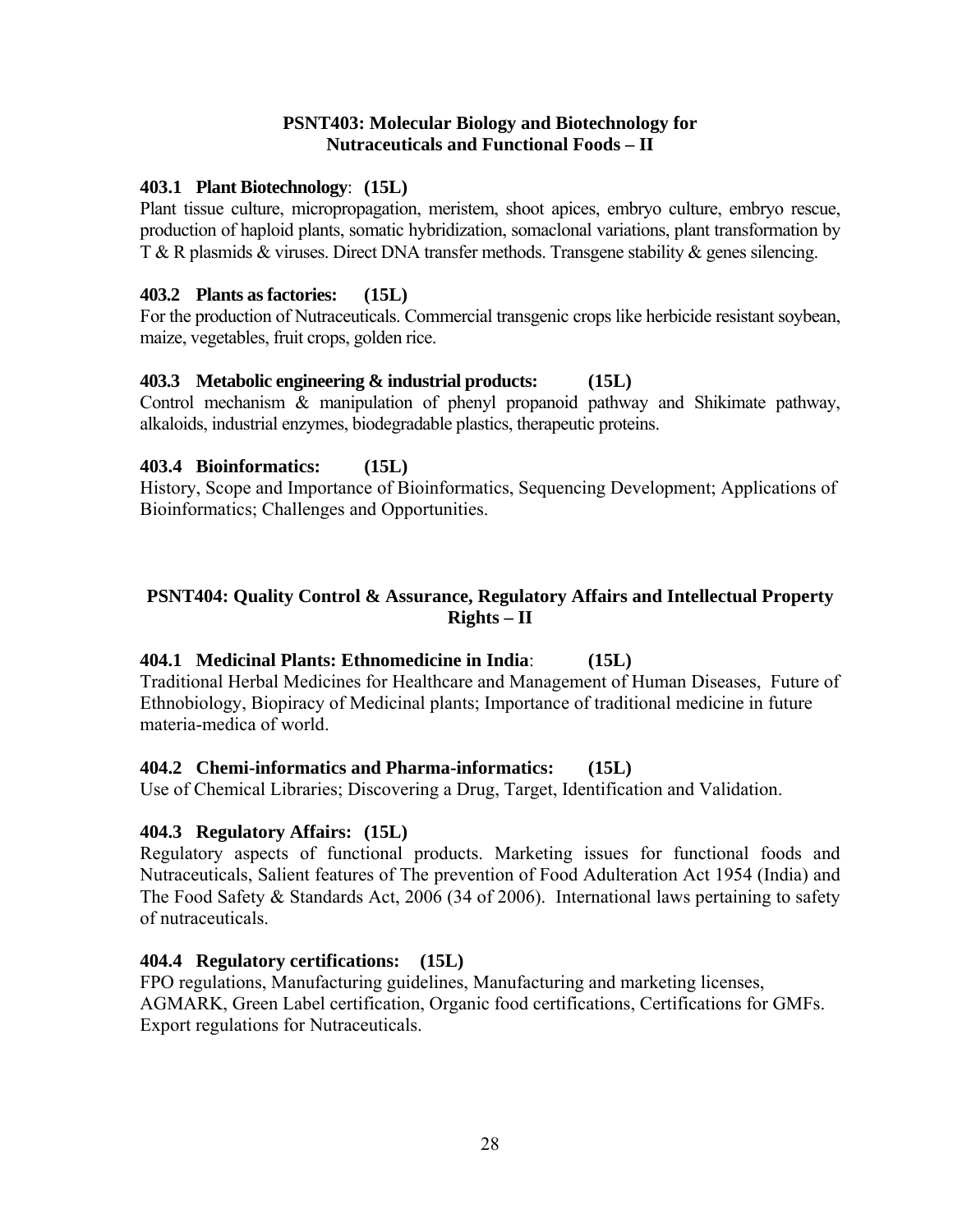# **PRACTICALS**

# **PSNTP401**

- 1. To study the gelatinization and factors affecting them.
- 2. Detection of food additives (list to be given MSG, Flavours, colours (biological and non-biological etc.) in packaged food products.
- 3. Study of comparative antimicrobial activity of the following: Penicillin and Curcuma / thyme .
- 4. Microbial examination of water -- total and coliform count.
- 5. Microbial production of citric acid by *Aspergillus niger*.

# **PSNTP402**

- 1. Assessment of quality of beverages -- tea and coffee.
- 2. Microbial Role in production of alcohol (arishta / asavas)
- 3. Production of industrially important enzymes by micro-organisms (Protease and amylase).
- 4. Microbial production of antibiotics (Penicillin).
- 5. Estimation of enzymatic browning in foods.

# **PSNTP403**

- 1. Preparation of traditional health products e.g. Satavari kalp, gulkand, Amla syrup, bilwa jam.
- 2. Extraction and identification of Isoflavones by TLC.
- 3. Estimation of concentration of starch in a given sample.
- 4. Study of search tools--- FASTA and BLAST.
- 5. Estimation of volatile substances from food products / beverages using GC.

# **PSNTP404**

- The project should involve industrial training/ project work of 8 to 12 weeks period
- Project must involve application of knowledge and skills as prescribed in the syllabus and data evaluation must involve application of biostatistics.
- Students must submit a project report covering the work undertaken.
- The project report (including mentors report) and observations / data generated will be presented and defended before the panel of examiners

**\_\_\_\_\_\_\_\_\_\_\_\_\_\_\_\_\_\_\_\_\_\_\_\_\_**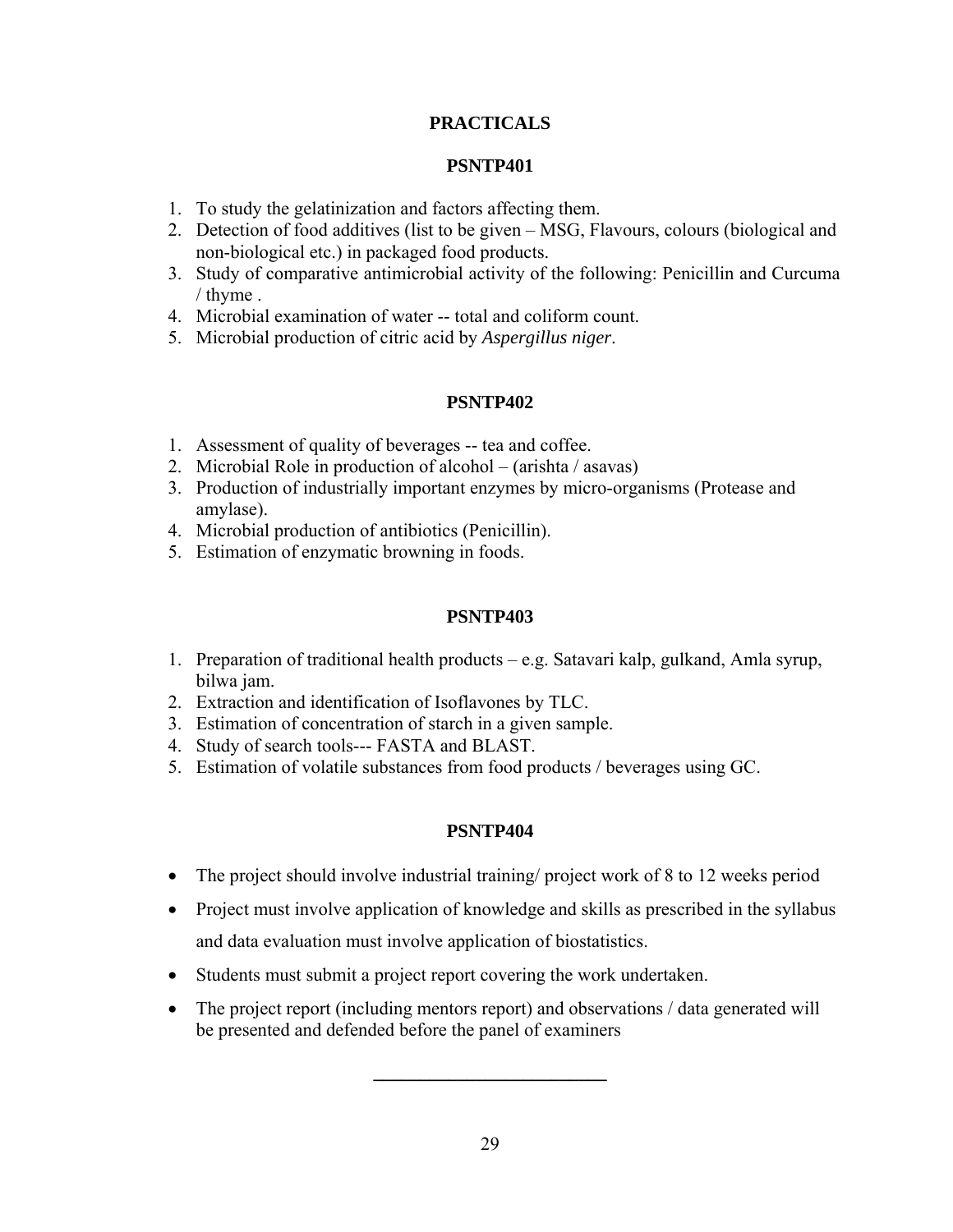#### **SUGGESTED REFERENCE BOOKS:**

- 1. Stryer E.A. ,Biochemistry, Moscow, Mir Publications, 1989.
- 2. Zubay, Geoffrey L., Biochemistry, 4<sup>th</sup> Ed, Dudagye, IAWCB Wm. C. Brown Publishers, 1988, London.
- 3. Murray Robert, Harper's Biochemistry, 24<sup>th</sup> Ed, Prentice Hall International UK Ltd, 1990.
- 4. Greenberg David M., Metabolic Pathways, Vol 3, 3<sup>rd</sup> Ed, Academic Press Pvt Ltd, New York.
- 5. Todd and others, Clinical Diagnosis and Management,  $17<sup>th</sup>$  Ed, W.B.Saunders, Philadelphia.
- 6. Swaminathan M., Essentials of Food and Nutrition, 2nd Ed, 1985, Ganesh and Co.
- 7. Gopalan C., et al, Dietary Allowances for Indians, NIH, Hyderabad.
- 8. Anita F.P., Clinical Dietetics and Nutrition,  $4<sup>th</sup>$  Ed, 1997, Oxford Univ Press.
- 9. Lehninger Albert, 2001, Principles of Biochemistry, Kalyani Publishers, New Delhi.
- 10. Devlin, T.M., 1997, 4<sup>th</sup> Ed, Text Book of Biochemistry with Clinical Correlation, Wiley Liss Inc.
- 11. Voet and Voet, Fundamentals in Biochemistry
- 12. Krause's Food, Nutrition and Diet Therapy, 10<sup>th</sup> Edition by Mahan, L.K. & Ecott-Stump, S. (2000), W.B. Saunders Ltd.
- 13. Nutrition Concepts & Controversies, 8"' Edition, by Sizer, F. & Whitney, E. (2000): Wadsworth Thomson Learning.
- 14. Understanding Nutrition, 8"' Edition, by Whitney, E.N. & Rolfes, S.R.. (1999): WesV Wadsworth, An International Thomson Publishing Co.
- 15. Nutrition in Exercise and Sports, 3" Edition by Ira Wolinsky (Ed) (1998): CRC Press.
- 16. Modern Nutrition in Health & Disease, 9th Edition by Shils, M.E., Olson, J.A., Shike, N. and Ross, A.C. (Ed) (1999):, Williams & Wilkins.
- 17. Human Nutrition and dietetics by Davidson, S. Passmore, R. Brock. J.F. and Turswell A.S.
- 18. Modern Nutrition in health and disease by Goodhearth R., S. Shills.
- 19. Nelson and Cox, 2000, Lehninger's Principles of Biochemistry, Worth Publishers.
- 20. Nutrition in Health and Disease 17th Edition; Anderson, Dibble, Turkki, Mitchell, Rynbergen J.B. Lippincott Company, 1982
- 21. Nutrition Principles and Application in Health Promotion Second Edition; C.J.W, Suitor, M.F. Crowley J.B. Lippincott Co., Philadelphia, 1984
- 22. Nutritional Evaluation of Food Processing Third Edition; E. Karmas and R.S. Harris AVI Boon, New York, 1988
- 23. Nutrition and Aging; M.L. Hutchinson, H.N. Munro Academic Press, Inc., 1986
- 24. Nutritional Quality Index of Foods; R.G. Hansen, B.W. Wyse, A.W. Sorenson AVI Publishing Co., Inc., 1979.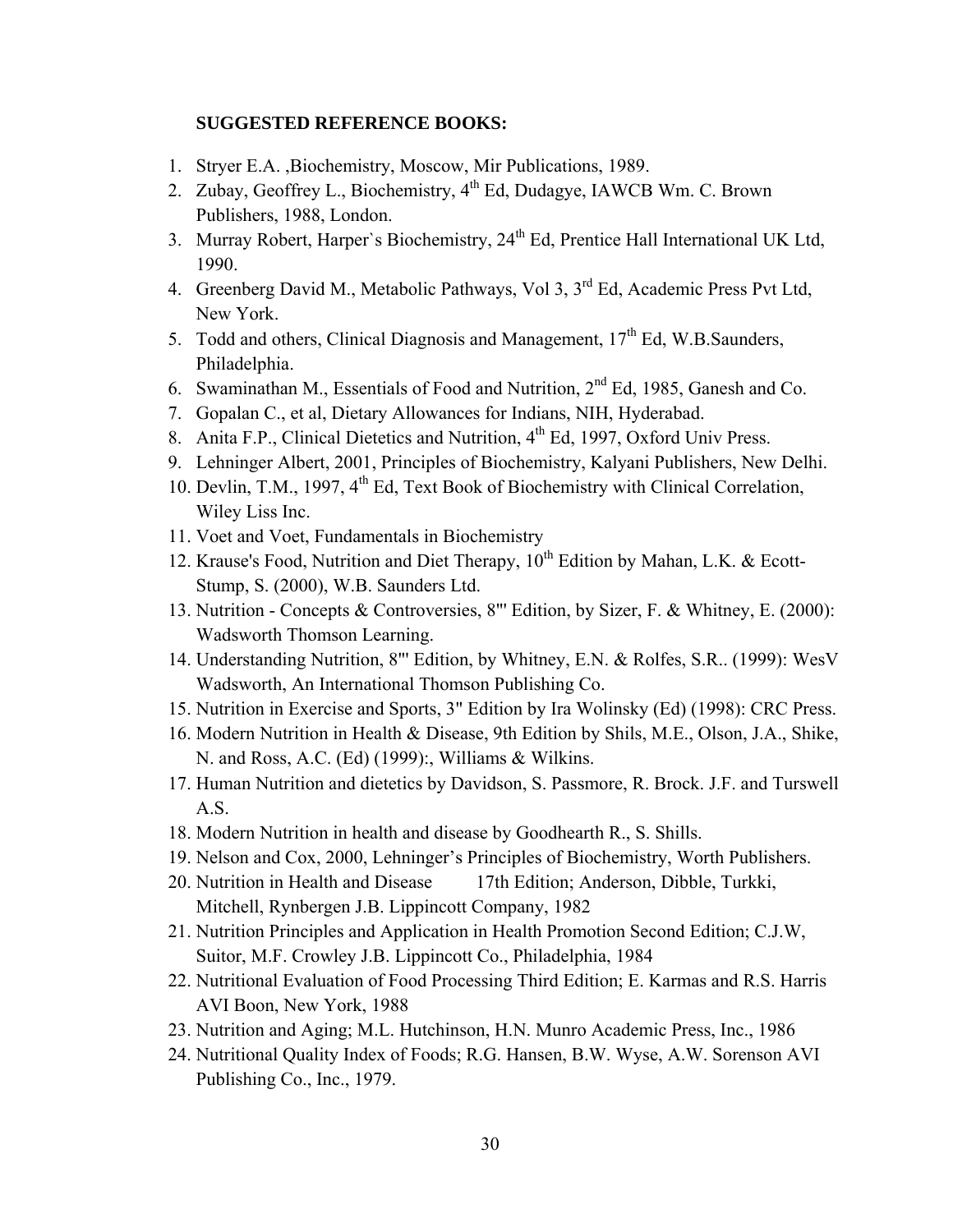- 25. Handbook of Nutraceuticals and Functional Foods Edited by Robert E.C. Wildman, Routledge Publishers.
- 26. Nutraceuticals by L. Rapport and B. Lockwood, Pharmaceutical Press.
- **27.** Methods of Analysis for Functional Foods and Nutraceuticals Edited by W. Jeffrey, Hursts, Routledge Publishers.
- 28. Food is Medicine by P.J Cousion; Duncan Baired Publishers, London.
- 29. Dietary Supplements of Plant Origin, M. Maffei (Ed.), Taylor & Francis, 2003.
- 30. Nutraceutical beverages Chemistry, Nutrition and health Effects, Shahidi and Weerasinghe (Ed.), American Chemical Society, 2004.
- 31. Dietary Fiber: Handbook of Dietary Fiber, Susan Sungsoo Cho, Mark L. Dreher.
- 32. Bioprocesses and Biotechnology for Functional Foods and Nutraceuticals, Jean Richard Neeser & J. Bruce German, Marcel Dekker, Inc., 2004.
- 33. Herbal Products -Timotht S. Tracy, Richard L. Kingston.
- 34. Ayurveda Aahar (Food / Diet)-Prof. P.H.Kulkarni.
- 35. Dietary Supplements and Alternative Medicines -W. Marvin Davis.
- 36. Flavour in Food-Andree' Voilley, Patrick Etievant.
- 37. Dietary Supplements and Functional Foods -Geoffrey P. Webb.
- 38. A Guide to Understanding Dietary Supplements-Shawn M. Talbott.
- 39. Introduction to the Chemical Analysis of Foods-S. Suzanne Nielsen.
- 40. An Evidence Based Approach to Dietary Phytochemicals -Jane Higdon.
- 41. Biostatistics the Bare Essentials. 2<sup>nd</sup> Edition, 2000, Norman & Streiner, B.C. Decker Inc.
- 42. Handbook of Analytical Techniques Vol. I, Gunzler and Williams, Wiley-VCH, 2002.
- 43. Handbook of Analytical Techniques Vol. II, Gunzler and Williams, Wiley-VCH, 2002.
- 44. Instrumental analysis, Skoog, Holler, CrouchBrooks/Cole, 2007.
- 45. Bioanalysis Principles & Practices -Richard F Venn.
- 46. Chromatography: Liquid Chromatography, Mass Spectrometry, W M A Niesson, 2nd and  $3^{rd}$  Ed.
- 47. Chromatography: Gas Chromatography (Basic)-Harhold M Mcnair, James M Miller.
- 48. Chromatography: Gas Chromatography Modern Practice (4th Ed.)-Robert L Grab, Eugene F Barry.
- 49. Columns for Gas Chromatography -Barry & Grob
- 50. Capillary Electrophoresis Proteins-Tim Wehr/ Roberto Rodriguez- Diaz/ Mingde Zhu.
- 51. Capillary Electrophoresis of Nucleic Acids, Vol-1 & II –K. R. Mitchelson / jing Cheng
- 52. HPLC: Modern HPCL for Practicing Scientists-Michael W Dong
- 53. HPLC made to measures-Stavros Kromidas
- 54. HPLC: Practical HPLC-Veronika R Meyer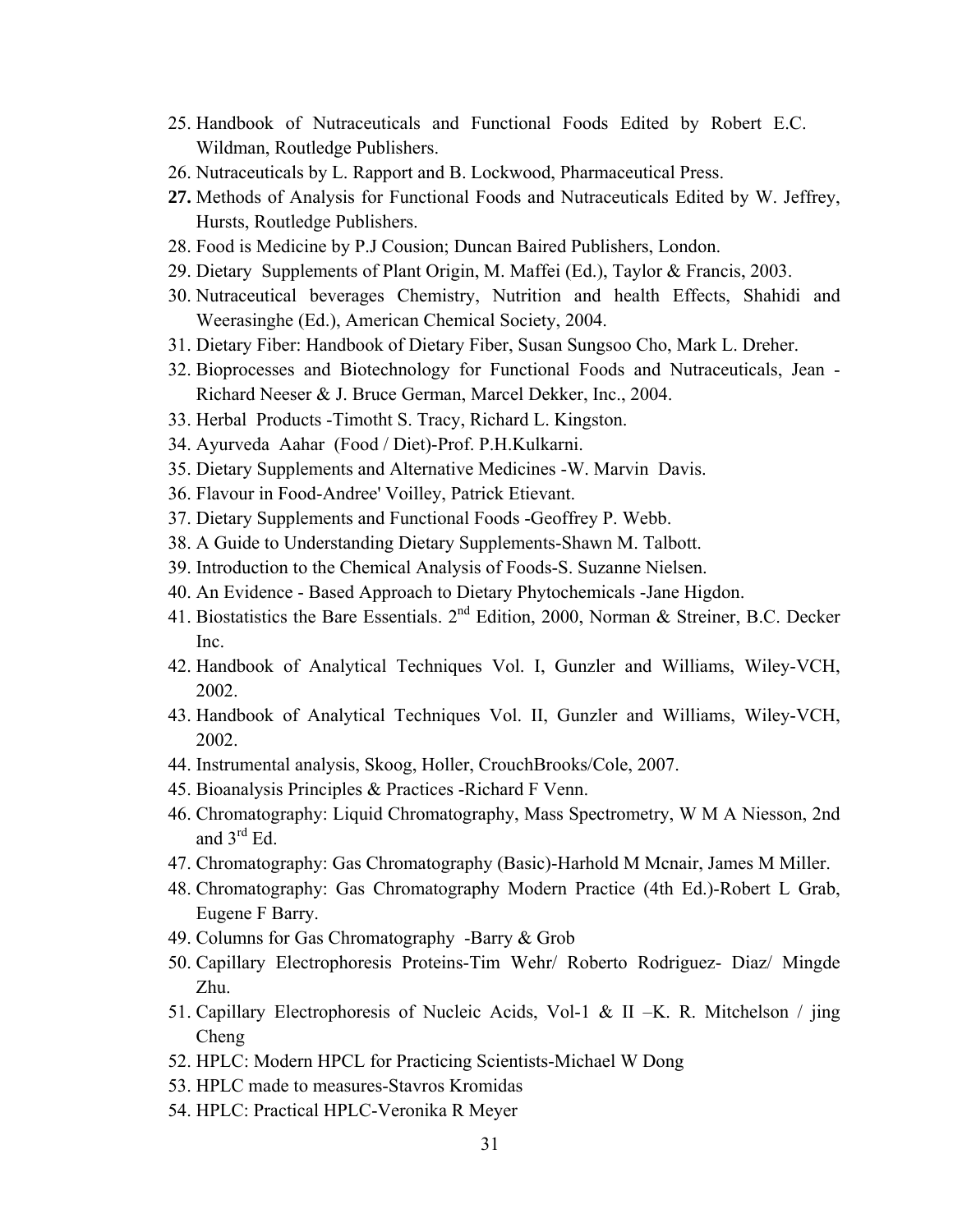- 55. HPLC Quantitative Analysis of Pharmaceutical Formulations-Dr. P D Sethi
- 56. HPTLC(High Performance Thin Layer Chromatography)-Dr. P D Sethi
- 57. Herbal Medicines PDR 3rd ed. -Thomson
- 58. Herbal Medicine: Pharmacodynamic basis of Herbal Medicine 2nd ed-**Manuchair Ebadi**
- 59. HPLC: A Practical handbook of Preparative HPLC-Donald A Welling
- 60. HPLC for Pharmaceutical Scientists-Yuri Kazakevich
- 61. HPLC: A Practical user's Guide-Marvin C. McMaster
- 62. Mass Spectrometry ( a Foundation Course)-K. Downard
- 63. Mass Spectrometry (Principle & Application)-E. Hoffmann & V. Stroobant
- 64. Solvent Extraction (Principles & Practices)-Jan Rydberg, Claude Musikas
- 65. Spectroscopy for the Biological Science.-HAMMES
- 66. Fundamental Toxicology-John H.Duffus and Howard G J Worth
- 67. Microbiology, by M. J. Pelczar, 4th edition, McGraw-Hill. Inc. N.Y. 1977.
- 68. General Microbiology, by R. Y. Steiner, 5th edition, Macmillan Education Ltd. London. 1987.
- 69. Biotechnology, by H. J. Rehm and G. Reed, Vol 1-12, 2nd edition, VCH Publications, Germany.
- 70. Operation modes of bioreactors, Butterworth-Heinmann Ltd.
- 71. Process Biotechnology fundamentals, by S. N. Mukhopadhyay, Viva book Pvt Ltd.
- 72. Comprehensive Biotechnology, by Murray Moo Young, Pergamon press, 1985
- 73. Separation and Process in Biotechnology, by Juan A. Asenjo, CRC press Taylor and Francis group, FL. 1990.
- 74. Culture and Animal Cells, by R. J. Freshney, 3rd edition, Wiely-liss, Inc. New York, NY. 1994.
- 75. Plant Tissue Culture: Theory and Practice, by S.S. Bhojwani and M. K. Razadan, Elsevier Science, The Netherlands, 1996.
- 76. Principles of fermentation Technology, Stanbury, Whitaker and Hall, Butterworth Heinemann (1997), Indian Edition.
- 77. Basic Biotechnology. Ratledge & Kristiansen, Cambridge press (2001).
- 78. Biotechnology-a text book of industrial microbiology. Cruger and Cruger, Panima Publishing corporation, New Delhi (2005).
- 79. Bioprocess Engineering –basic concepts. Shuler and Kargi, Prentice Jall of India (2005).
- 80. Quality Management in Nutraceuticals , Chi Tang Ho & Quan Yi Zheng (Ed.), American Chem. Soc., 2002
- 81. Regulations and Quality : Pharmaceutical Manufacturing Handbook, Shayne Cox God (Ed.), Wiley Intersicence 2008
- 82. Aroma Active Compounds in Foods Chemistry and Sensory Properties -Gary R. Takeoka, Matthias Giintert, Karl - Heinz Engel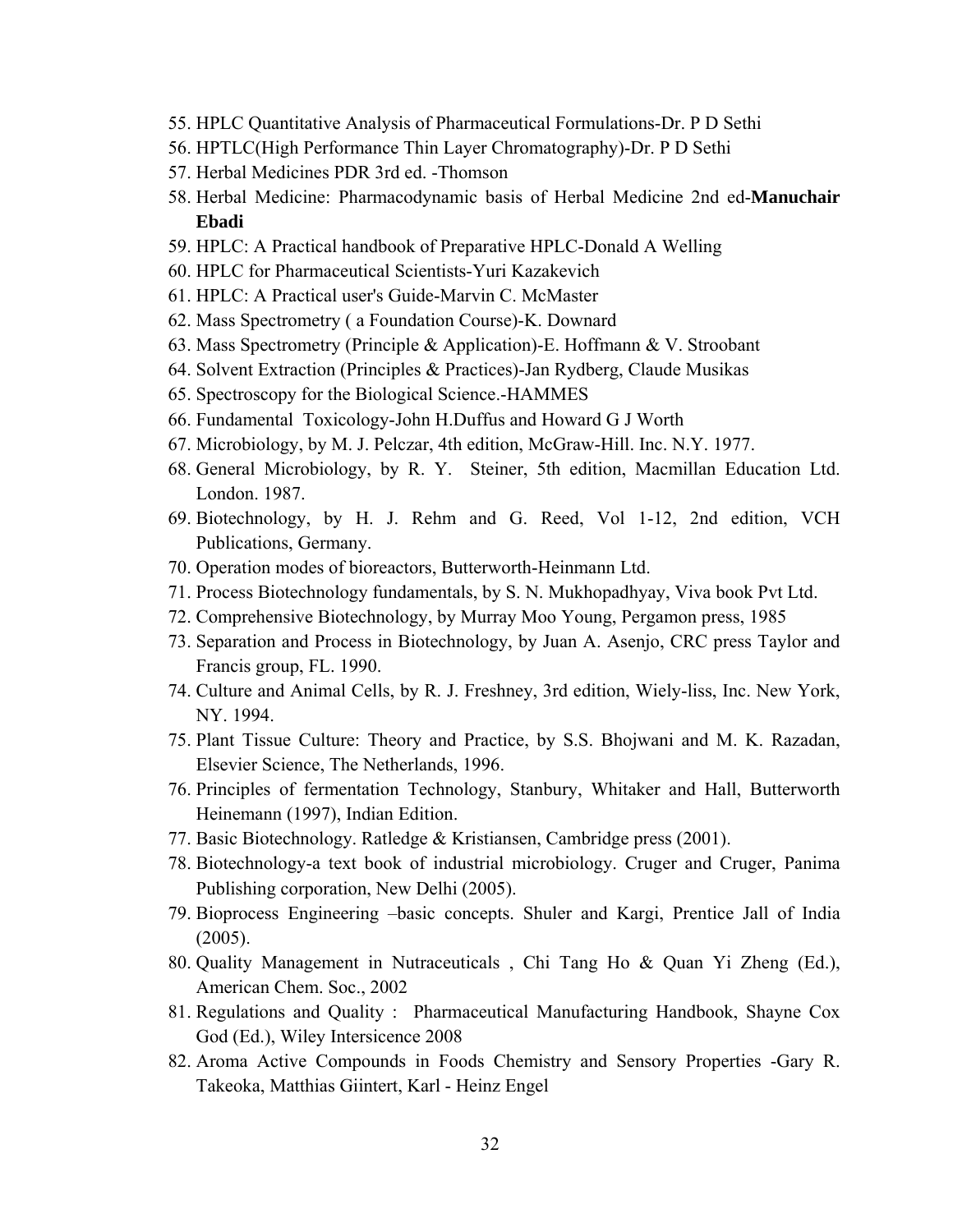- 83. Food packaging principals and practice, Gordon L. Robertson, Marcel and Dekker Inc. New York. 19993. Chapters 1,2,3,6, 7, 9,13,17,18 & 19 for point 6.7.
- **84.** Packaging technologies of functional foods *in* Functional food ingredients and Nutraceuticals processing technologies John Shi (Ed.) CRC Taylor & Francis group, 2007 for point 6.7.
- **85.** Functional foods, designer foods, pharma foods, Nutraceuticals, Israel Goldberg (Ed.), Aspen publishers Inc., Gaithersburg, Maryland, USA, 1999. Chapter 21 page 495 for point 6.5.
- **86.** Nutrition labeling handbook, Ralph Shapiro (Ed.), Marcel Dekker, N.Y., 1995 for point 6.8.
- **87.** Dietary Supplements labeling-compliance review (third edition), James L. Summers (Ed.), Blackwell Publishing for point 6.8.
- **88.** Functional foods, designer foods, pharma foods, Nutraceuticals, Israel Goldberg (Ed.), Aspen publishers Inc., Gaithersburg, Maryland, USA, 1999. Chapter 22 page 512 for point 6.6.
- 89. Functional foods, designer foods, pharma foods, Nutraceuticals, Israel Goldberg (Ed.), Aspen publishers Inc., Gaithersburg, Maryland, USA, 1999. Chapters 21, 22,23 & 24.
- 90. Biotechnology: Food Fermentation Vol I and II by Joshi and Pandey, 1999. Educational Publishers and Distributors, Kerala.
- 91. Food processing: Biotechnological Applications by Marvaha and Arora, 2000, Asiatech Publishers New Delhi.
- 92. Consumer's guide to Dietary supplements and alternative medicines servings of Hope, W. Marvin Davis, Pharmaceutical Products Press, 2006
- 93. Introduction to Practical Molecular Biology, by P.D. Dabre, John Wiley & sons Ltd., New York, 1988.
- 94. Molecular Biology and Biotechnology, By A comprehensive desk reference, R.A. Meyers (Ed.) VCH Publishers, Inc., New York, 1995.
- 95. Molecular Biology Lab, Fax, T.A. Brown (Ed.), Bios scientific Publishers Ltd., Oxford, 1991.
- 96. Methods in Enzymology Vol 185, Gene Expression Technology, D.V. Goeddel, Academic Press, Inc., San Diego, 1990
- 97. Methods in Enzymology Vol. 152, Guide to Molecular Cloning Techniques, S.L. Berger and A.R. Kimmel, Academic Press, Inc. San Diego, 1998
- 98. Molecular and Cellular Methods in Biology and Medicine, P.B. Kaufman, W.Wu. D. Kim and L.J: Cseke, CRC Press, Florida, 1995
- 99. Molecular biology & Biotechnology a guide for teachers, Helen Kreuzer & Adrianne Massey, ASM Press, 2008.
- 100.Biotechnological strategies in agroprocessing by Marwaha and Arora, 2003. Asiatech Publishers, New Delhi.